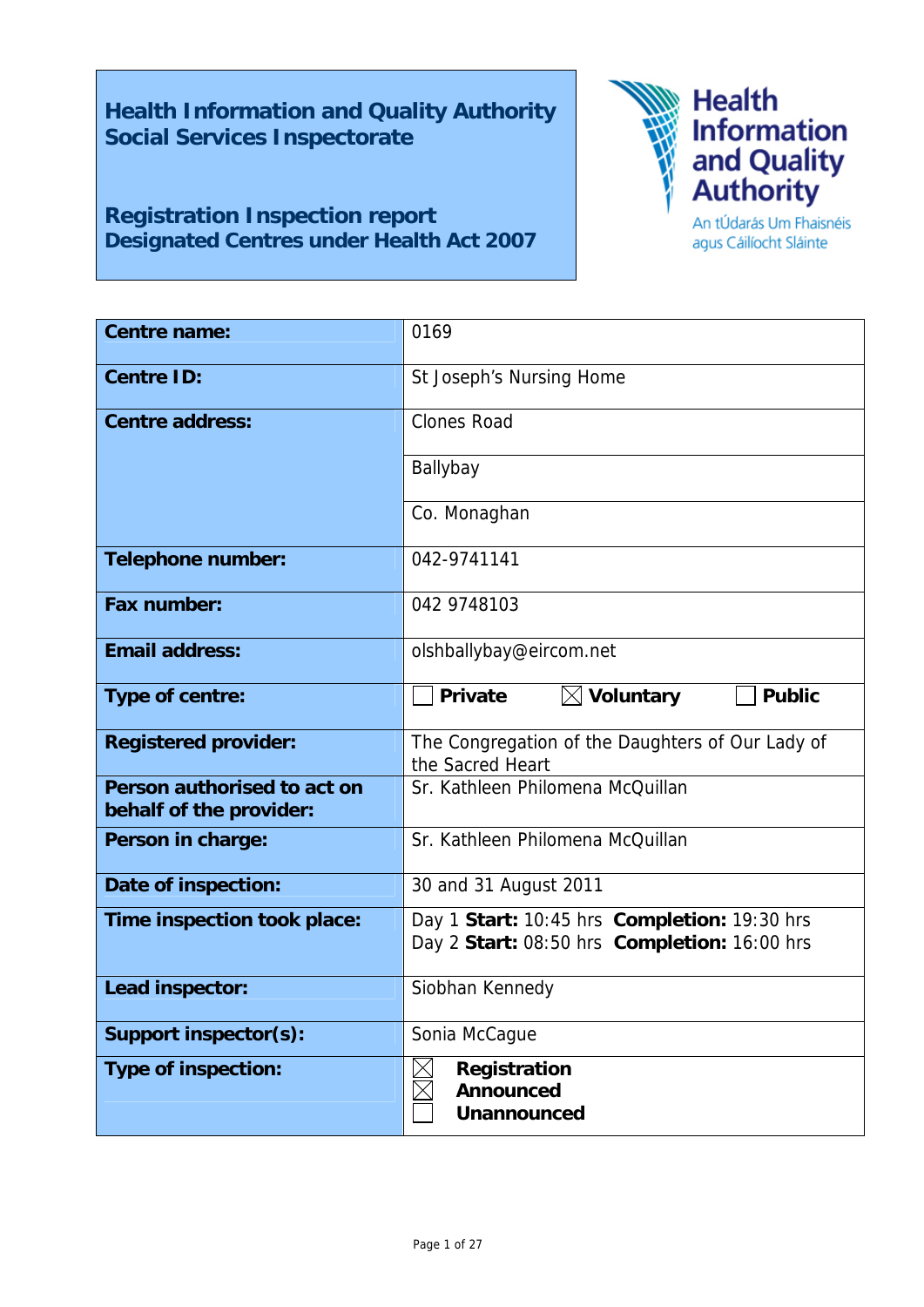## **About registration**

The purpose of regulation is to protect vulnerable people of any age who are receiving residential care services. Regulation gives confidence to the public that people receiving care and support in a designated centre are receiving a good, safe, service. This process also seeks to ensure that the health, wellbeing and quality of life of people in residential care is promoted and protected.

The Health Information and Quality Authority has, among its functions under law, responsibility to regulate the quality of service provided in designated centres for children, dependent people and people with disabilities.

Under section 46(1) of the Health Act 2007 any person carrying on the business of a designated centre can only do so if the centre is registered under this Act and the person is its registered provider.

As part of the registration process, the provider must satisfy the Chief Inspector that she / he is fit to provide the service and that the service is in compliance with the Health Act 2007 (Care and Welfare of Residents in Designated Centre for Older People) Regulations 2009 (as amended).

In regulating entry into service provision, the Authority is fulfilling an important duty under section 41 of the Health Act 2007. Part of this regulatory duty is a statutory discretion to refuse registration if the Authority is not satisfied about a provider's fitness to provide services, or the fitness of any other person involved in the management of a centre. The registration process confirms publicly and openly that registered providers are, in the terminology of the law, "fit persons" and are legally permitted to provide that service.

Other elements of the process designed to assess the provider's fitness include, but are not limited to: the information provided in the application to register, the Fit Person self-assessment, the Fit Person interviews, findings from previous inspections and the provider's capacity to implement any actions as a result of inspection.

Following the assessment of these elements, a recommendation will be made by inspectors to the Chief Inspector. Therefore, at the time of writing this report, a decision has not yet been made in relation to the registration of the named service.

The findings of the registration inspection are set out under eighteen outcome statements. These outcomes set out what is expected in designated centres and are based on the requirements of the Health Act 2007 (Care and Welfare of Residents in Designated Centres for Older People) Regulations 2009 (as amended); the *National* Quality Standards for Residential Care Settings for Older People in Ireland. Resident's comments are found throughout the report.

The registration inspection report is available to residents, relatives, providers and members of the public, and is published on www.hiqa.ie in keeping with the Authority's values of openness and transparency.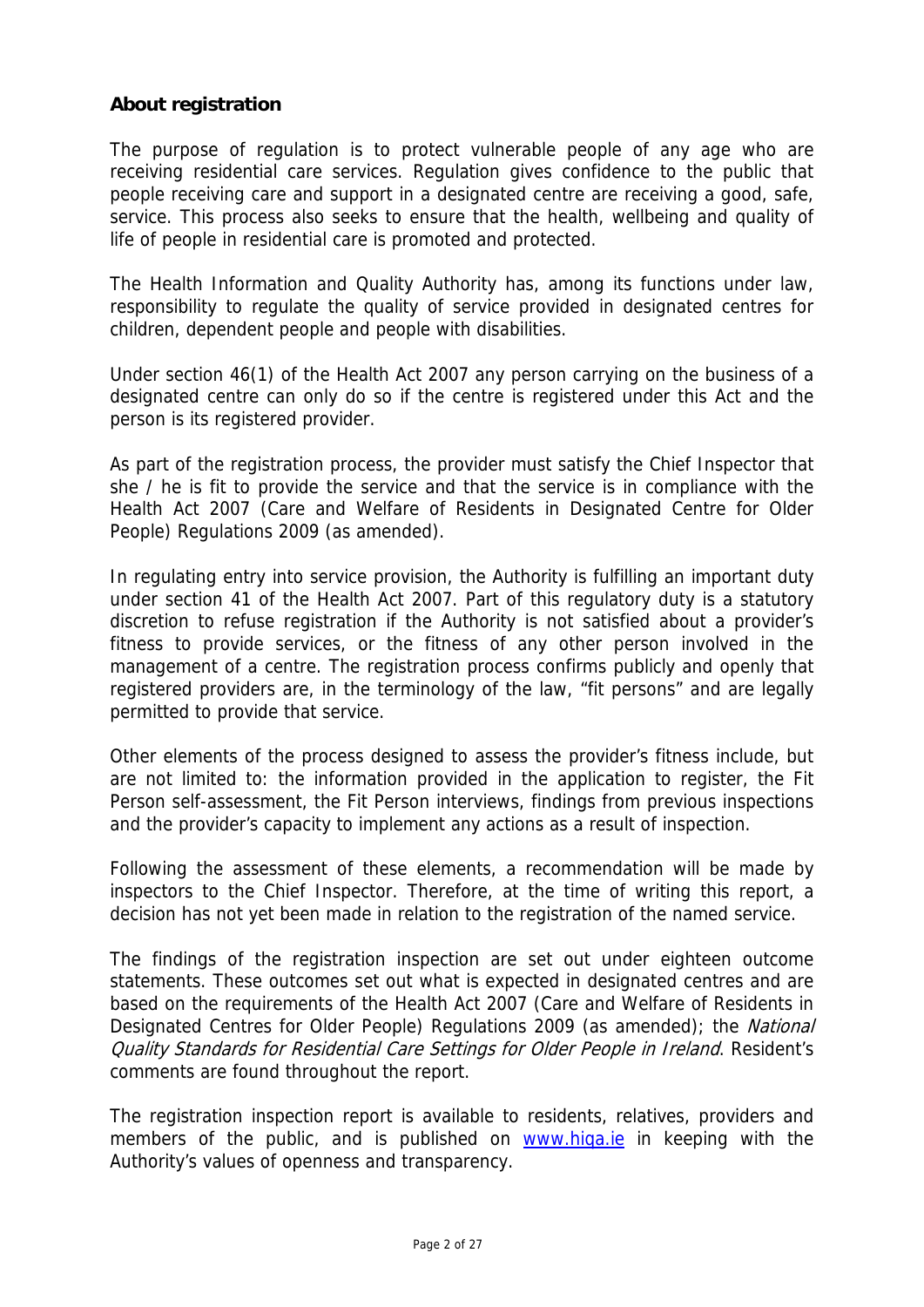## **About the centre**

#### **Location of centre and description of services and premises**

The centre is located on the Clones road on the outskirts of Ballybay town. The town is within walking distance with a pedestrian footpath leading to shops and business facilities. It is on an elevated site over looking a lake and has a view of the town and countryside.

The centre caters for female residents requiring short and long-term general nursing care.

St. Joseph's Nursing Home is a two-storey building which can accommodate up to 20 residents. Currently there are 16 single rooms, and two two-bedded rooms. Four of the bedrooms have en suite shower facilities and the other rooms have wash-hand basins. There are six additional toilets (five of which are assisted), three assisted shower rooms and one assisted bathroom.

Other facilities include a large sitting room, casual sitting areas in alcoves off corridors, dinning room, treatment/general practitioners' rooms, hairdressing salon, two sluices, laundry and a variety of storage spaces.

The centre is adjacent to St Anne's, the residence of the Sisters of the Congregation of the Daughters of Our Lady of the Sacred Heart and is where the person in charge who is a Sister of the Congregation lives. Residents can use some of the facilities in St Anne's for example two visitors' rooms one of which is available for dining, offices, kitchenette and a chapel. The entrance to this part of the centre is ramped to facilitate wheelchair access.

The gardens to the rear and side of the centre are mature and well maintained and there is a safe enclosed garden area to the front with raised beds and seating accessible from the sitting room.

| Date centre was first established:               |            | 1970        |                     |     |
|--------------------------------------------------|------------|-------------|---------------------|-----|
| Number of residents on the date of inspection:   |            | 17          |                     |     |
| Number of vacancies on the date of inspection:   |            | 3           |                     |     |
| <b>Dependency level of current</b><br>residents: | <b>Max</b> | High        | <b>Medium</b>       | Low |
| <b>Number of residents:</b>                      | 0          | 10          | $\overline{2}$      | 5   |
| <b>Gender of residents:</b>                      |            | <b>Male</b> | Female<br><b>VA</b> |     |
|                                                  |            |             | <b>None</b>         | 17  |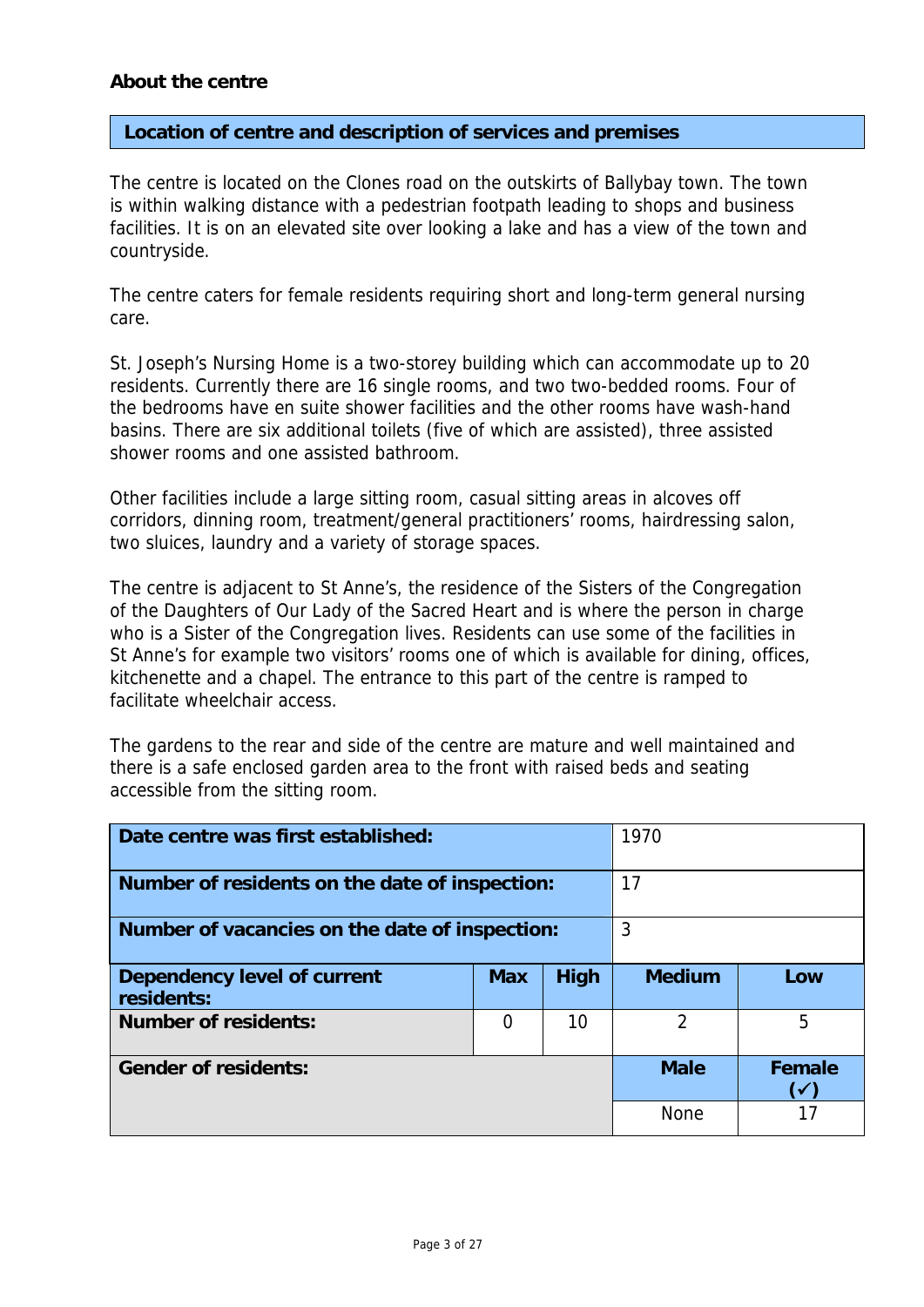#### **Management structure**

The Provider and Person in Charge of the centre on behalf of the religious order, the Congregation of the Daughters of Our Lady of the Sacred Heart, is Sr. Kathleen Philomena Mc Quillan who has responsibility for the overall strategic development and the day-to-day management of the centre. Geraldine O'Reilly deputises for Sr. Kathleen in her absence. Ita Maguire, Nurse Administrator, assists in a managerial role. The care and support staff all report directly to senior management.

**Summary of compliance with Health Act 2007 (Care and Welfare of Residents in Designated Centres for Older People) Regulations 2009 (as amended) and the National Quality Standards for Residential Care Settings for Older People in Ireland.**

This report set out the findings of a registration inspection, which took place following an application to the Health Information and Quality Authority for registration under Section 48 of the Health Act 2007.

Inspectors met with residents, relatives, and staff members, over the two-day inspection. Documentation and records examined related to fire and health safety, staffing, operational policies and procedures, care planning and assessment. The inspectors had opportunity to assess the environment and observe care practises. Separate fit person interviews were carried out with the provider/ person in charge and the person who would act in the absence of the person in charge. The fit person self-assessment document was completed in advance of the inspection. This was reviewed by inspectors, along with the information provided in the registration application form and supporting documentation including satisfaction questionnaires, which had been completed by nine resident and six relatives.

Registration is being sought to accommodate 20 female residents primarily over the age of 65 years of age for long term and short term general nursing care. Care can also be provided for those who are terminally ill, have a mental health condition and dementia.

 The action plan in relation to the previous inspection report of the 24 August 2010 (which identified areas related to risk management, health and safety, protection of residents' from harm, care planning, staff training, having appropriate documents, polices and procedures and environmental standards) had been substantially progressed.

Residents were positive about day-to-day life experienced in the centre. They expressed satisfaction with the facilities and services, health care treatment received and variety and choice of meals. Some residents described their daily routines and emphasised that they were given many opportunities to be involved in spiritual activities, which was part of their lifestyle prior to coming to live in the centre.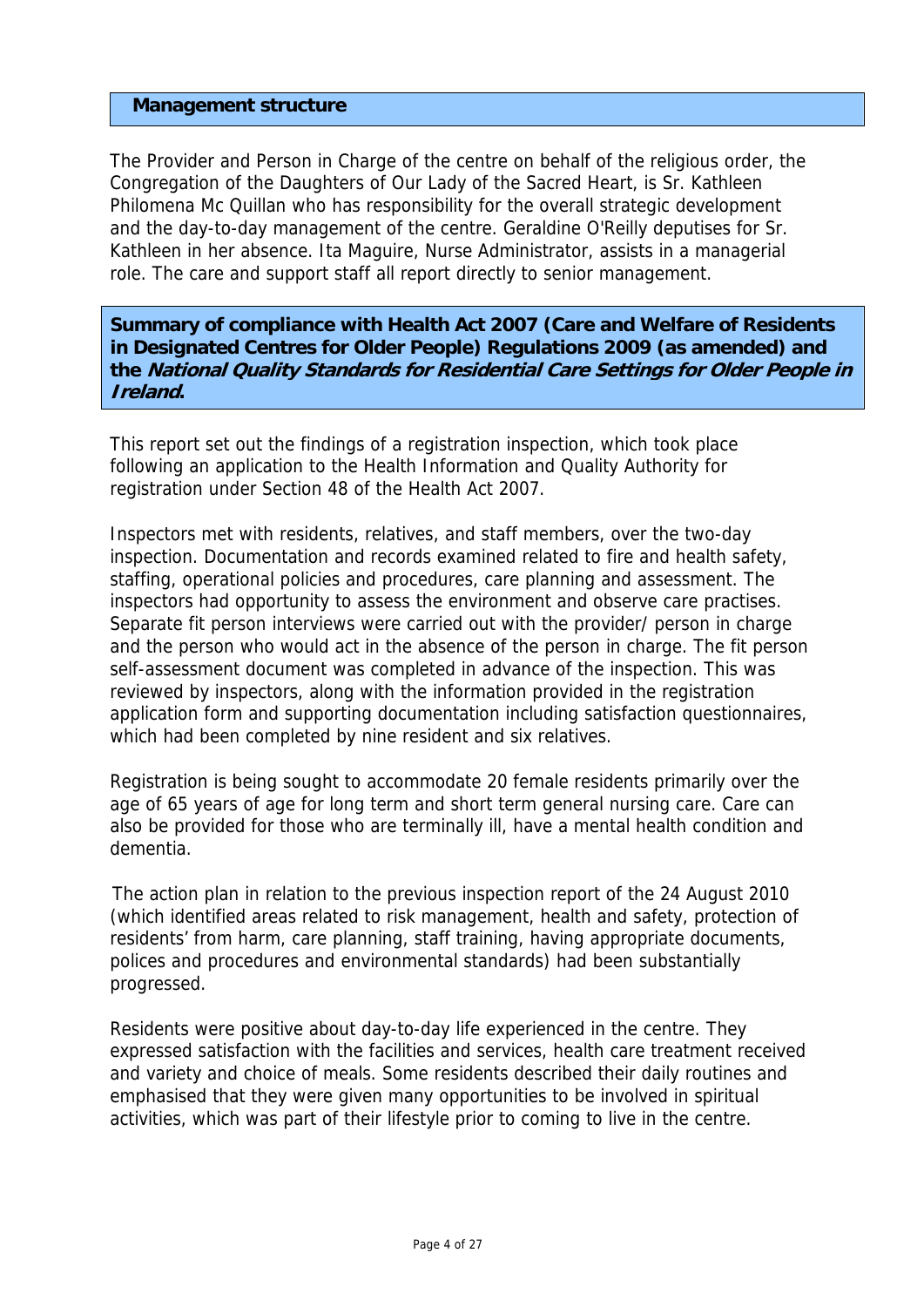Questionnaires completed by relatives confirmed that they are made welcome and can spend time in private with their family member. They considered that staffing levels were adequate and staff members were supportive, informative and very pleasant. They were full of praise regarding the care of residents' clothing, information from management regarding the up-to-date care and condition of residents and the cleanliness of the environment.

The inspectors observed a well-trained and supervised staff group carrying out their duties in a friendly manner. They were knowledgeable about residents' individual needs and worked as a team to meet these. The provider/person in charge is an experienced nurse and had good knowledge of the legislation and Standards in relation to the residential care setting. She and the two members of the senior management team who have qualifications and experience in nursing and management facilitated the inspection process and had documents readily available. Staff members acknowledged the support they received from the managerial team.

The design and layout of the physical environment is of a high standard. The accommodation is spacious and bright. In particular, residents expressed their delight with the beautiful views over the lough and the newly created enclosed garden, which was safe, had shrubs, and raised flowerbeds.

Inspectors found that the provider/person in charge is compliant with 10 of the eighteen outcome statements, which are based on the Health Act 2007 (Care and Well for of Residents in Designated Centres for Older People) Regulations 2009 (as amended) and the National Quality Standards for Residential Care Settings for Order People in Ireland. Some areas identified for further improvement relate to fire precautions, medication management, staff training and residents' contracts of care. Details are provided under the outcome statements and the Action Plan at the end of this report.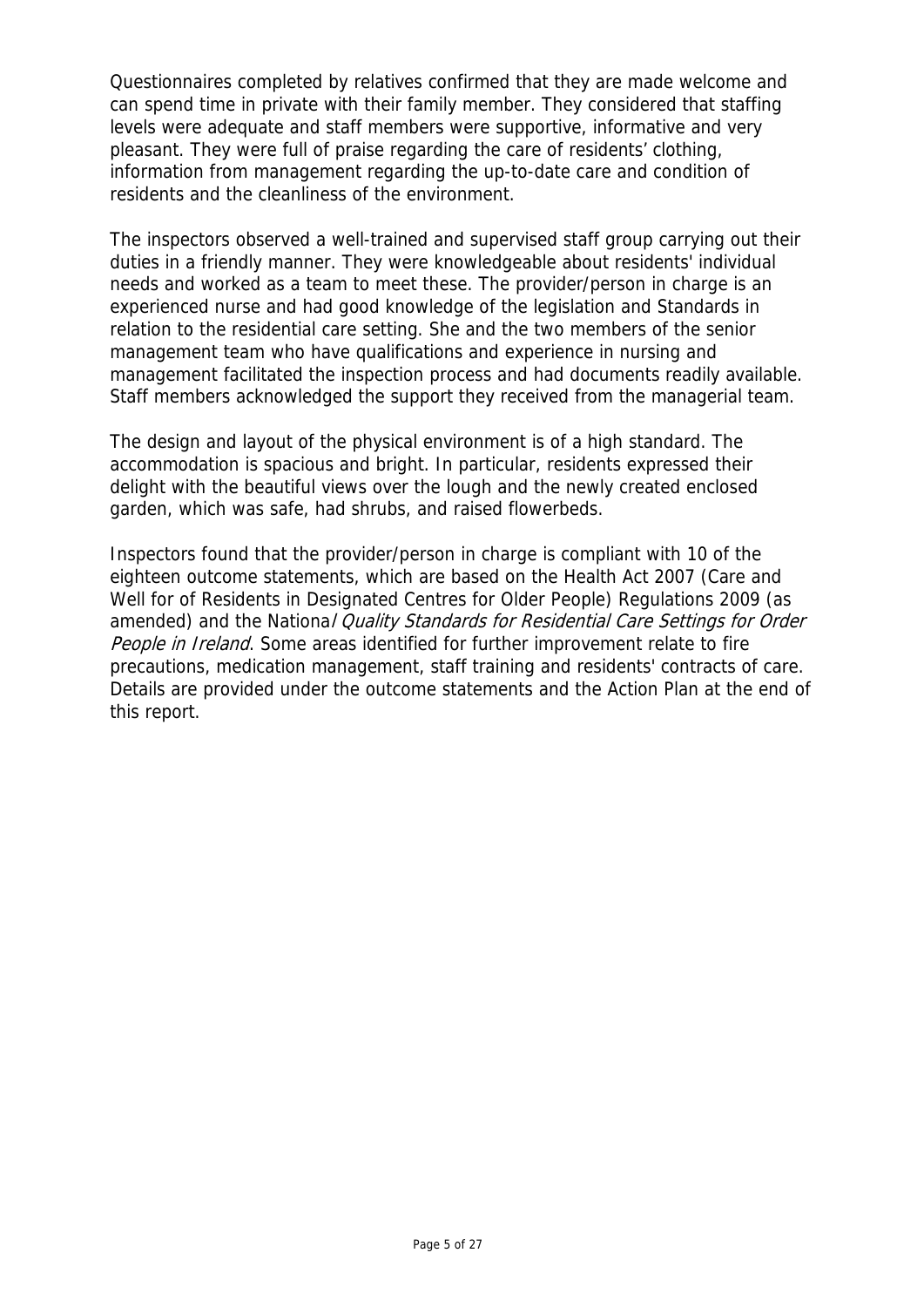## **Section 50 (1) (b) of the Health Act 2007**

**Compliance with the Health Act 2007 (Care and Welfare of Residents in Designated Centres for Older People) Regulations 2009 (as amended) and the National Quality Standards for Residential Care Settings for Older People in Ireland.** 

#### **1. Statement of purpose and quality management**

#### **Outcome 1**

There is a written statement of purpose that accurately describes the service that is provided in the centre. The services and facilities outlined in the statement of purpose, and the manner in which care is provided, reflect the diverse needs of residents.

## **References:**

Regulation 5: Statement of Purpose Standard 28: Purpose and Function

#### **Inspection findings**

The statement of purpose is comprehensive and meets the requirements of Schedule 1 of the (Care and Welfare of Residents in Designated Centres for Older People) Regulations 2009 (as amended).

#### **Outcome 2**

The quality of care and experience of the residents are monitored and developed on an ongoing basis.

#### **References:**

Regulation 35: Review of Quality and Safety of Care and Quality of Life Standard 30: Quality Assurance and Continuous Improvement

## **Inspection findings**

The Provider/Person in Charge demonstrated that she and the managerial team had introduced systems to monitor the quality of care provided and quality of life experienced by residents in the centre. Documentation reviewed by the inspectors confirmed that audits and residents' surveys were carried out. Monthly data was collated on a number of topics for example medication management, residents with pressure sores, residents displaying challenging behaviour and any form of restraint implemented as part of the treatment plan. Areas for improvement had been identified and action plans put in place to address any shortcomings identified. For example in one instance, a review had been initiated due to a resident's condition and the suitability of the continuation of care and accommodation in the centre discussed. A review of the minutes of a staff meetings confirmed that audit findings had been discussed.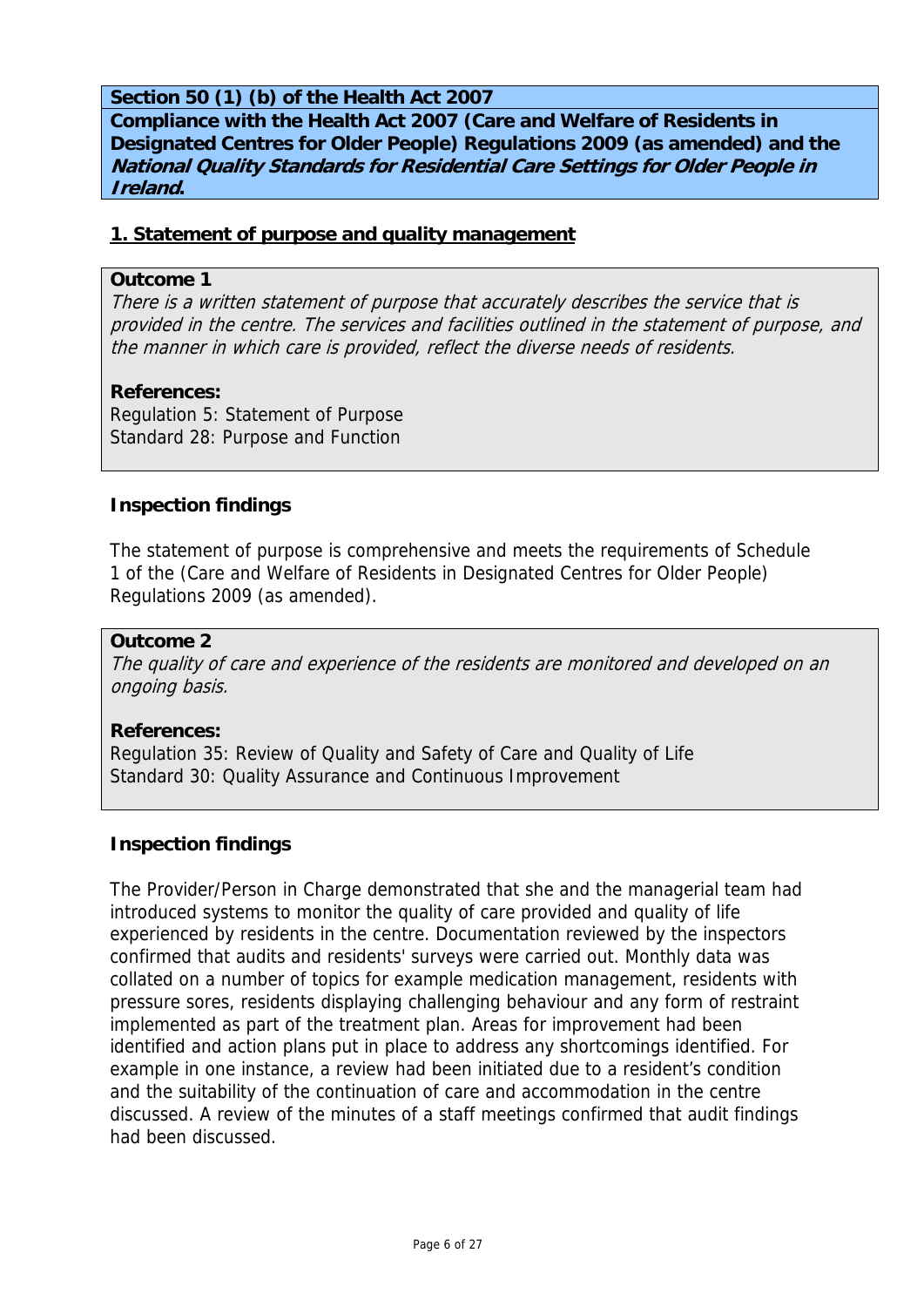## **Outcome 3**

The complaints of each resident, his/her family, advocate or representative, and visitors are listened to and acted upon and there is an effective appeals procedure.

**References:**  Regulation 39: Complaints Procedures Standard 6: Complaints

## **Inspection findings**

The complaints' policy and statement of the procedure for managing complaints was examined and found to contain all the information required by legislation. It provided information on the making, handing and investigation of complaints and was prominently displayed on the main notice board. A summary of the policy/ procedure was available in the resident's guide and the statement of purpose.

The record of complaints, which was examined by the inspectors had been satisfactorily maintained and described the details of the complaints, the outcome and action taken as a result of investigation. In interviews with some residents and a relative they knew who to complain to if, they had any concerns and confirmed that the matter would be addressed.

## **2. Safeguarding and safety**

#### **Outcome 4**

Measures to protect residents being harmed or suffering abuse are in place and appropriate action is taken in response to allegations, disclosures or suspected abuse.

#### **References:**

Regulation 6: General Welfare and Protection Standard 8: Protection Standard 9: The Resident's Finances

#### **Inspection findings**

Management had put measures in place to protect residents' from abuse. There was a detailed policy and statement of procedure. The content of the ongoing training programme on the protection of residents from elder abuse, which staff had participated in, was found to be detailed and comprehensive. During discussion with the inspectors, staff were knowledgeable about reporting mechanisms and what to do the in the event of a disclosure about actual, alleged or suspected abuse. The maintenance staff member had not received this training but inspectors were informed that the training course is delivered on an ongoing basis and the staff member will be given the opportunity to participate in the next session.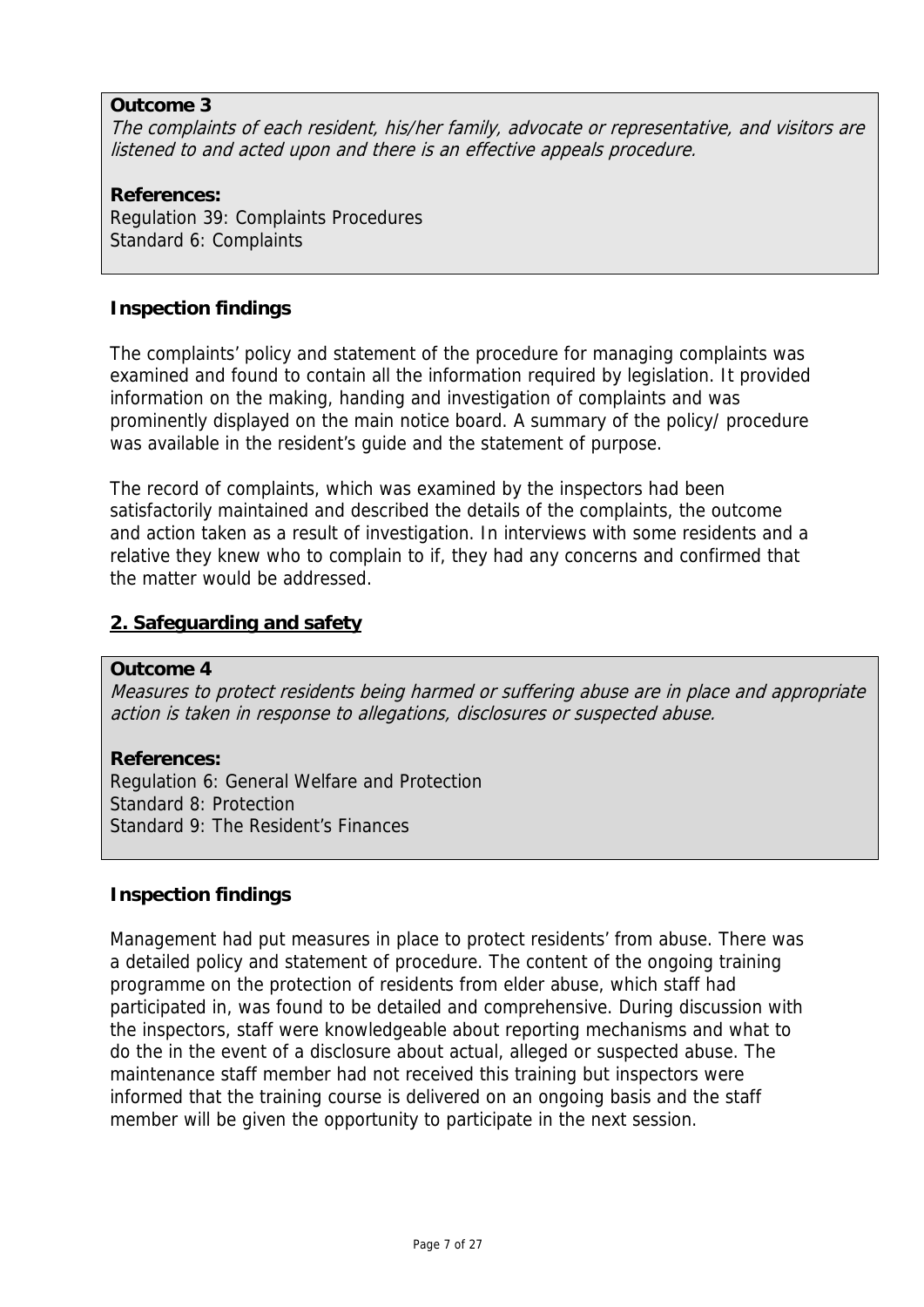Residents interviewed and those who completed questionnaires confirmed that they felt safe in the centre. Examples of resident's comments included 'I feel safe and secure', 'I am well cared for' and 'there is always staff to look after me'.

Systems and practices were in place to manage residents' finances. An independent company audits financial records on an annual basis.

## **Outcome 5**

The health and safety of residents, visitors and staff is promoted and protected.

#### **References:**

Regulation 30: Health and Safety Regulation 31: Risk Management Procedures Regulation 32: Fire Precautions and Records Standard 26: Health and Safety Standard 29: Management Systems

## **Inspection findings**

In the main the health and safety of residents, visitors and staff was promoted and protected. However, some improvements are required.

Policies, procedures, systems and practises regarding managing risks were in place and a designated health and safety officer had been identified and was responsible for assessing, monitoring and analysing potential risks with a view to minimising these. This approach considered individual risks to residents such as accidents and general risks associated with the premises and service delivery. On the second morning of the inspection, senior management and staff were receiving training from an external company with regard to the implementation of the health and safety statement and risk management procedures.

The Authority had received correspondence from Marcus Dance, Chartered Engineer with C S Pringle Ltd stating that the centre had been inspected on the 8 November 2010 and that it met the fire safety requirements of Articles 27 and 28 of the Nursing Home (Care and Welfare) Regulations 1993 and amended by Statutory Instrument 147/1994. However, this legislation has been superseded by the Health Act 2007 (Registration of Designated Centres for Older People) Regulations 2009 (as amended). Therefore written confirmation should be provided to the Authority confirming that all statutory requirements relating to fire safety and building control at the premises have been substantially complied with, as required under Article 4 (3) (d) of the Health Act 2007.

Inspectors saw that records were maintained regarding the servicing of fire equipment, the fire alarm system and fire officer's visits and the training records showed that staff had participated in fire training including fire drills. However, some staff were not able to explain fully to the inspectors the fire evacuation procedures. Inspectors observed that the majority of evacuation plans were not accurate in showing the evacuation route from specific locations within the centre. Examination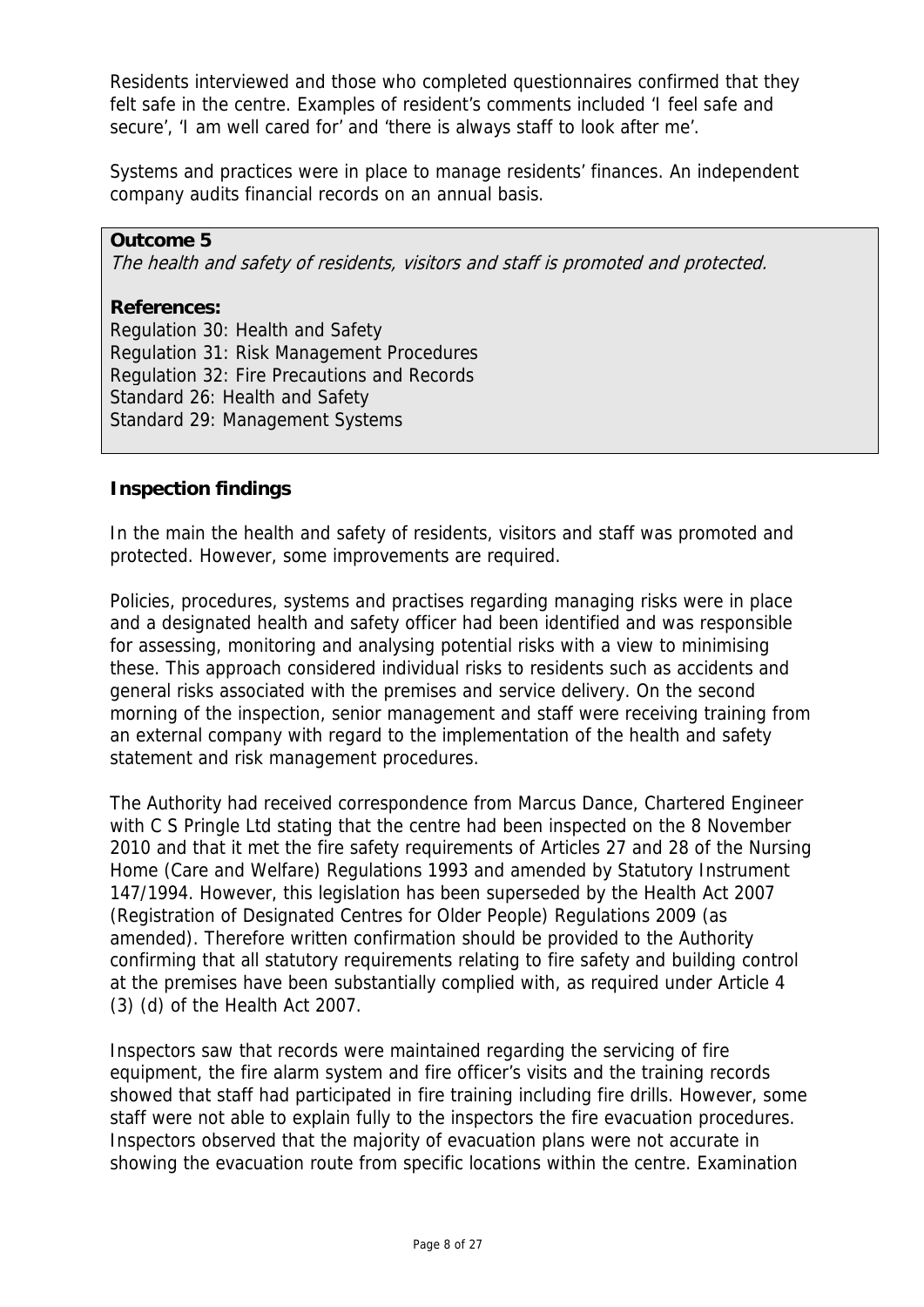of records identified that some fire doors were wedged open for example bedrooms numbers 25 and 32.

There were systems to monitor the quality of care and safety of the residents. Incidents and accidents, which occurred in the centre, were subject to regular review. There were a range of measures in place to prevent accidents and facilitate residents' mobility, including liaison with occupational therapy and physiotherapy. Training on moving and handling was provided to ensure that staff involved in the care of residents were up to date in their knowledge.

An emergency plan was in place and staff who spoke with the inspectors were familiar with it and knew who to contact and what to do in the event of an emergency.

The environment was clean and well maintained and in the main, measures were in place to control and prevent infection. These included the arrangements for the segregation and disposal of waste, including clinical waste. Staff had received training in infection control and in discussion with the inspectors were aware of the policy and procedures in place to control infection. A member of the housekeeping staff was able to describe to the inspectors the cleaning systems in place and how these worked in practice.

## **Outcome 6**

Each resident is protected by the designated centres' policies and procedures for medication management.

## **References:**

Regulation 33: Ordering, Prescribing, Storing and Administration of Medicines Standard 14: Medication Management

## **Inspection findings**

In the main, there were policies procedures systems and practices in place regarding the management of medicines. However, some improvements were identified.

Controlled drugs were stored safely and stock levels were recorded at the end of each shift in a register in keeping with the Misuse of Drugs (Safe Custody) Regulations, 1982. There were appropriate procedures for the handling and disposal of unused and out of date medicines. A list of the names and a copy of the signatures of all nurses involved in administration of medication was maintained. Good arrangements were in place with the pharmacist.

In discussions with the nurse who was administering medicines it was noted that she was unsure of the GP's signature/name. Observation of practice found that a prescription that did not permit the crushing of medicines was not being adhered to. Although GPs reviewed residents' medicines, the record was not specific and detailed to take account of the review of all medicines prescribed for each resident. This also further dealt with under outcome 16 medical records.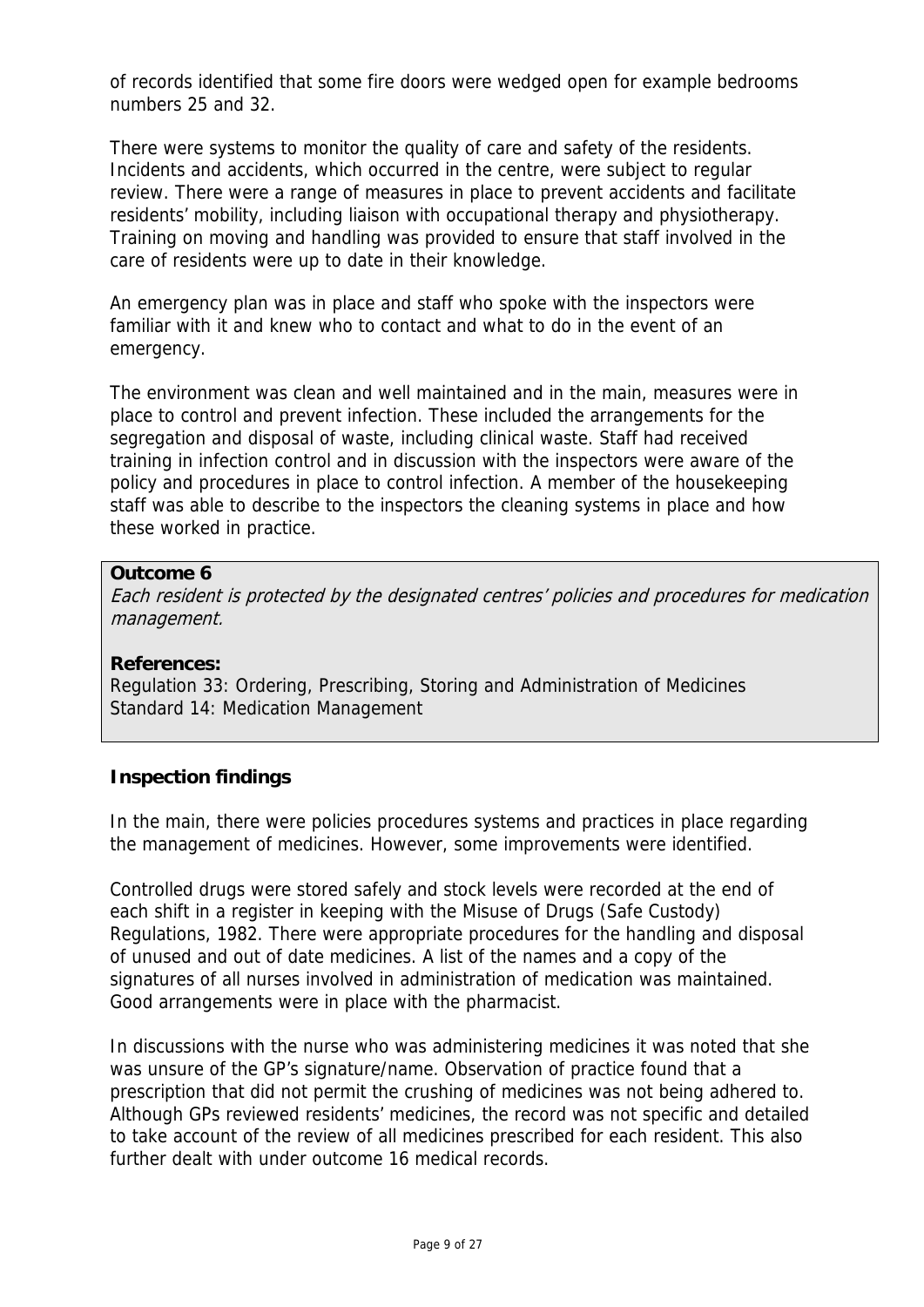## **3. Health and social care needs**

## **Outcome 7**

Each resident's wellbeing and welfare is maintained by a high standard of evidence-based nursing care and appropriate medical and allied healthcare. Each resident has opportunities to participate in meaningful activities, appropriate to his or her interests and preferences. The arrangements to meet each resident's assessed needs are set out in an individual care plan, that reflect his/her needs, interests and capacities, are drawn up with the involvement of the resident and reflect his/her changing needs and circumstances.

## **References:**

Regulation 6: General Welfare and Protection Regulation 8: Assessment and Care Plan Regulation 9: Health Care Regulation 29: Temporary Absence and Discharge of Residents Standard 3: Consent Standard 10: Assessment Standard 11: The Resident's Care Plan Standard 12: Health Promotion Standard 13: Healthcare Standard 15: Medication Monitoring and Review Standard 17: Autonomy and Independence Standard 21: Responding to Behaviour that is Challenging

## **Inspection findings**

The inspectors found a high standard of evidence-based nursing, medical and allied health care. The centre had sufficient GP cover, and a local out-of-hours GP service was available. Residents were encouraged to retain their own GP, but where this was not possible, the provider/person in charge assisted them to transfer to a local GP. Review of residents' medical notes showed that GPs visited the centre regularly and were available as required. Entries in residents' care plans showed that residents had access to Allied Health Professional services, including the physiotherapist, occupational therapist, optician and chiropodist who provided their services to residents based on a referral from staff in the centre. There was documentary evidence of the involvement of the dietician in the development of menus for residents with special dietary needs.

Residents had opportunities to participate in meaningful activities, appropriate to their interests and preferences. Social care assessments have been carried out and activity charts completed in respect of residents participation in various activities. On the day of the inspection, an aromatherapist was in the centre delivering individual treatment programmes to a number of residents. Also the hairdresser was in the centre and many the residents had made an appointment to see her. There is Mass each morning and the priest and minister visits residents regularly. Residents who spoke with the inspectors were complimentary of the activities offered and were very fond of the entertainment provided by community musicians.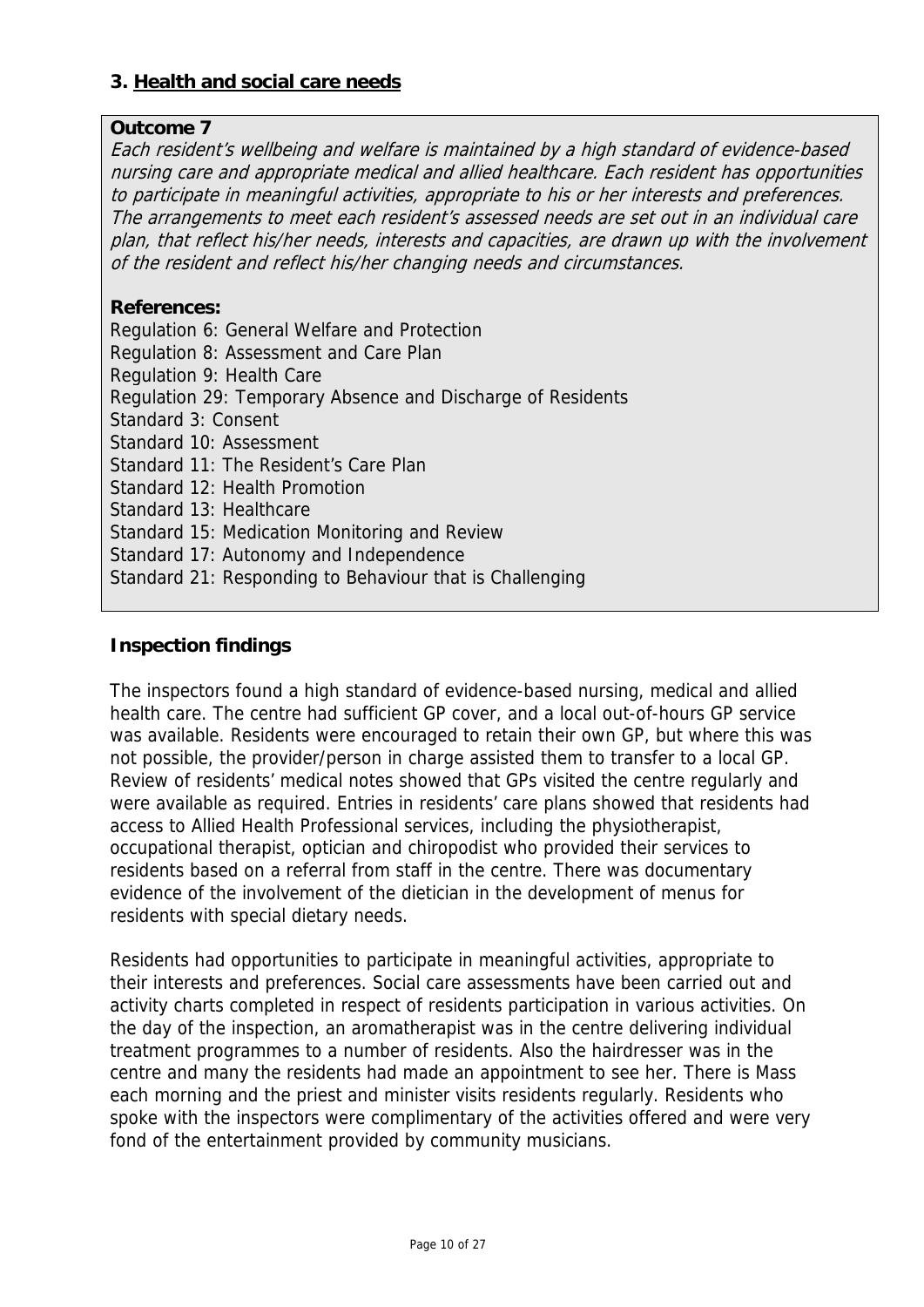Documentation maintained included admission records and care plans. Each resident had a care plan and those examined by the inspectors showed some evidence of the residents' involvement and agreement with it. For example, either the resident or resident's next of kin signed the care plans. A relative communicated to the inspectors that she provided information on behalf of her relative in order to inform the care planning process. The records contained details of residents' dependency and assessed needs, objectives of care, treatment plans and nursing interventions. Risk assessments had been carried out in relation to a number of health care issues for example continence, nutrition, swallowing, accidents and falls. Staff adopted validated tools to risk rate residents, for example, the Braden scale was used to identify the risk of developing pressure sores. During conversations with the inspectors, staff were knowledgeable and familiar with residents' care plans, needs, and preferences. Residents are weighed on a monthly basis and a record was maintained. Appropriate action was taken with regard to undue weight gain and loss, for example referral to the GP and dietician. There was a policy and procedure on the use of any form of restraint. Staff also were knowledgeable that new HSE guidelines have been published, but have not yet received training in these.

#### **Outcome 8**

Each resident receives care at the end of his/her life which meets his/her physical, emotional, social and spiritual needs and respects his/her dignity and autonomy.

#### **References:**

Regulation 14: End of Life Care Standard 16: End of Life Care

## **Inspection findings**

A policy and procedure was devised to provide care for residents at end of life. Good arrangements were in place with the local HSE palliative care team. Staff told the inspectors that a palliative care nurse visits as required and is available to them for advice and guidance. A care plan examined by the inspectors indicated that residents' wishes regarding end of life care had been discussed and staff were knowledgeable about the resident's individual preferences. Two care staff members have attended training in this area of care and they are able to share their knowledge with the staff team.

#### **Outcome 9**

Each resident is provided with food and drink at times and in quantities adequate for his/her needs. Food is properly prepared, cooked and served, and is wholesome and nutritious. Assistance is offered to residents in a discrete and sensitive manner.

#### **References:**

Regulation 20: Food and Nutrition Standard 19: Meals and Mealtimes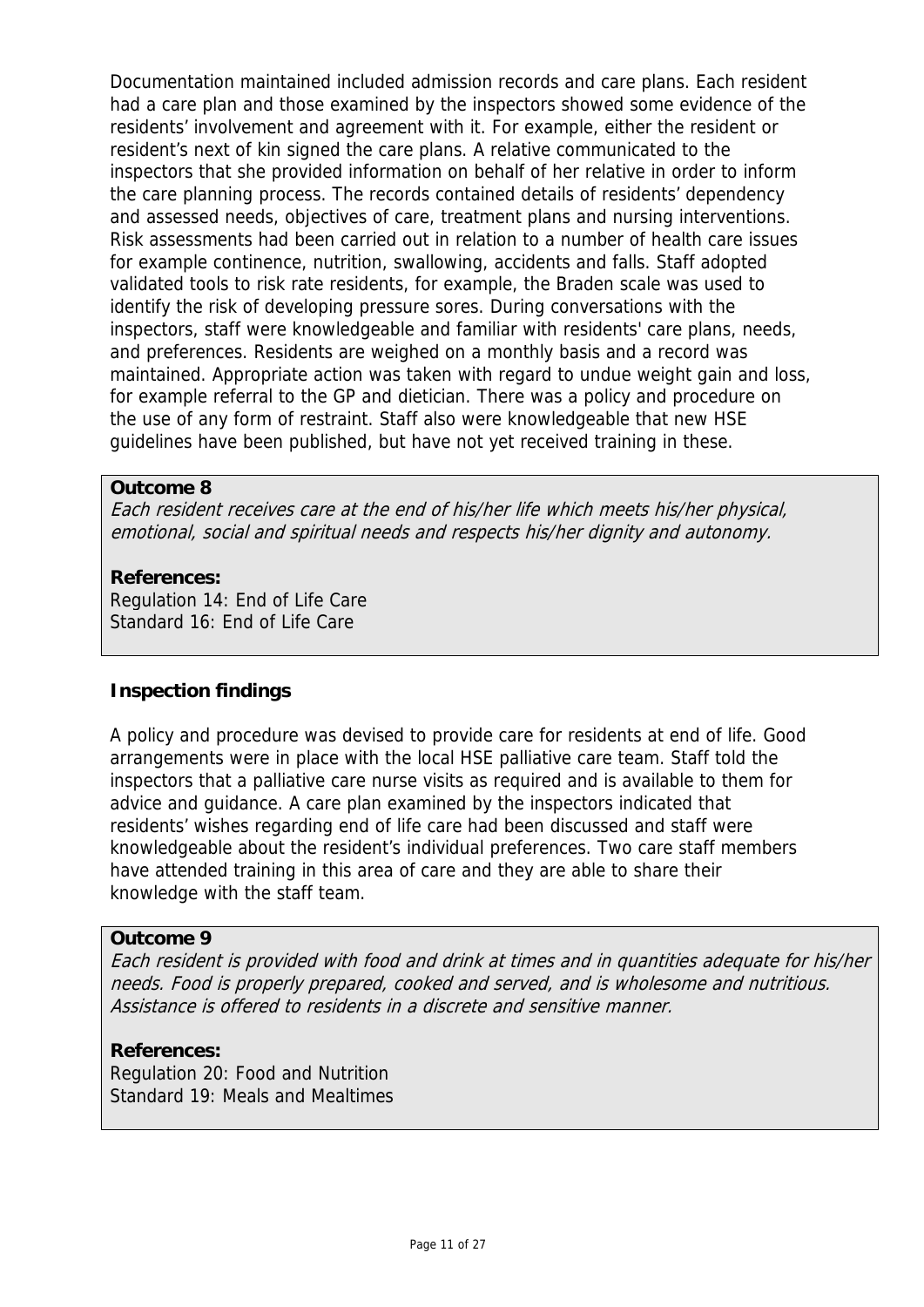## **Inspection findings**

The inspectors observed the lunchtime meal and examined menus. It was evident that residents received a nutritious and varied diet that offered choice. The mealtime was a relaxed social occasion that provided opportunities for residents to interact with each other, the visiting Sisters from the Congregation and staff. In the dining room, table settings for residents included condiments, a selection of drinks and matching cutlery and crockery with napkins. The menu was clearly displayed and the inspectors observed staff discussing the menu options with each resident. Staff were seen sitting with residents assisting them to eat. The inspectors saw that residents who needed their food pureed or mashed had the same menu options as others and the food was presented in appetising individual portions. Catering staff were knowledgeable about the dietary needs of residents and were aware any who required a special diet. Throughout the day, staff offered residents a variety of snacks and drinks. Jugs of fresh water were readily available in communal areas and in residents' rooms and these were refreshed on a regular basis. Residents were complimentary of the food provided and a recurring comment was the meals are wonderful.

A copy of the most recent environmental health report was available (31 March 2011) and evidenced that the kitchen was in substantial compliance with the relevant statutory requirements.

## **4. Respecting and involving residents**

#### **Outcome 10**

Each resident has an agreed written contract which includes details of the services to be provided for that resident and the fees to be charged.

## **References:**

Regulation 28: Contract for the Provision of Services Standard 1: Information Standard 7: Contract/Statement of Terms and Conditions

## **Inspection findings**

The inspectors examined a sample of the completed contracts of care that had been agreed with residents. While these were comprehensive and set out the overall care and services to be provided to residents, the detail of actual fee charged was inaccurate.

## **Outcome 11**

Residents are consulted with and participate in the organisation of the centre. Each resident's privacy and dignity is respected, including receiving visitors in private. He/she is facilitated to communicate and enabled to exercise choice and control over his/her life and to maximise his/her independence.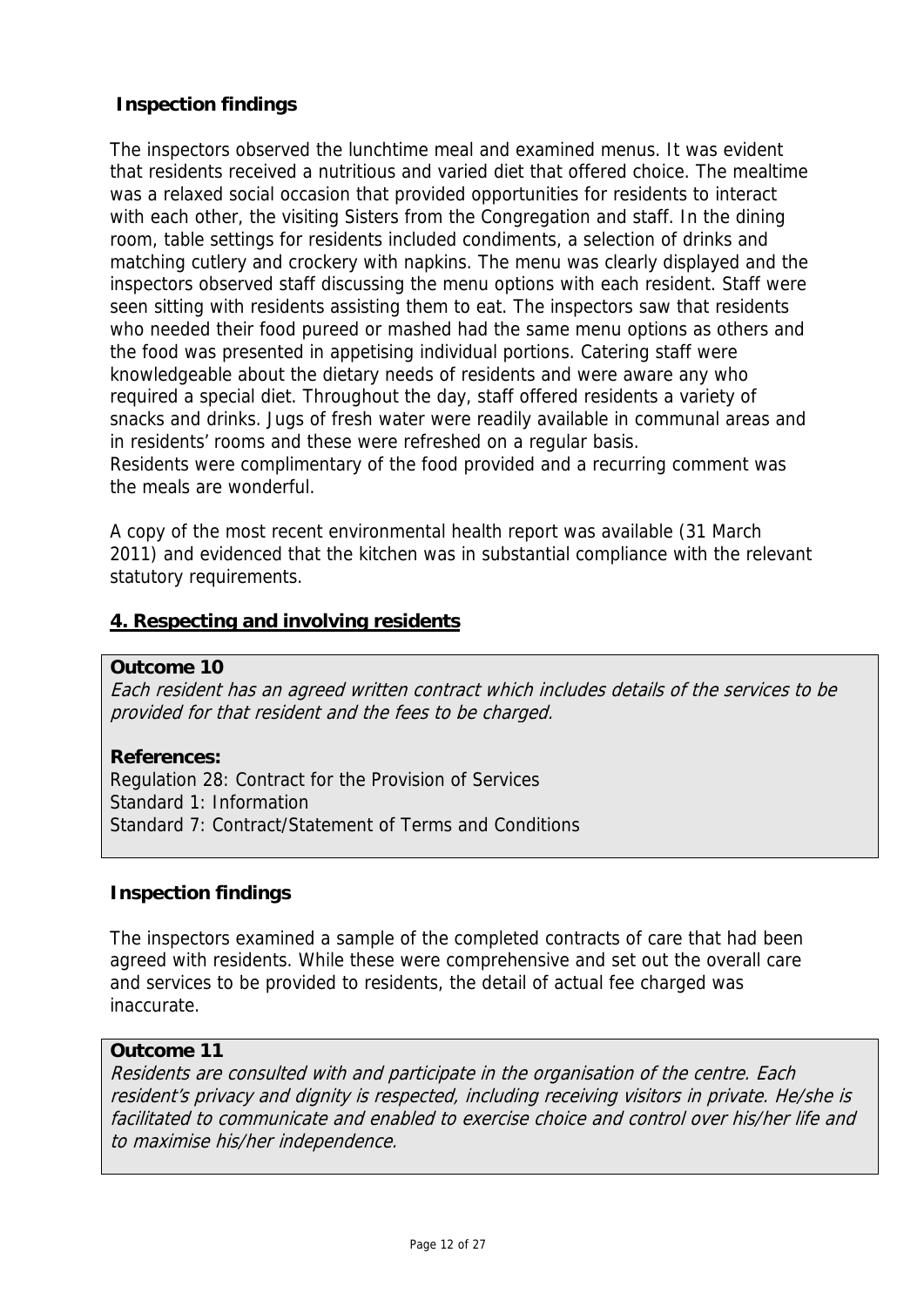**References:**  Regulation 10: Residents' Rights, Dignity and Consultation Regulation 11: Communication Regulation 12: Visits Standard 2: Consultation and Participation Standard 4: Privacy and Dignity Standard 5: Civil, Political and Religious Rights Standard 17: Autonomy and Independence Standard 18: Routines and Expectations Standard 20: Social Contacts

## **Inspection findings**

A residents' forum had not been established at the request of residents. Regular meetings took place between the provider/ person in charge and resident on a one-to-one basis. This provided residents with an opportunity to express their opinions and views and participate in the operation of the centre. Feedback was also encouraged through a suggestion box and the use of resident satisfaction questionnaires. These sought information on a variety of topics such as nutrition, the quality of care, accommodation, activities, staffing and the environment.

The residents interviewed indicated that they were satisfied with the level of privacy afforded them in all aspects of personal care. The inspectors observed that staff addressed residents in an appropriate and respectful way. Staff were seen to knock before entering bedrooms and waited for permission before entering. In the shared bedrooms, curtains were used to ensure that privacy and dignity was maintained.

There were no restrictions on visiting. Residents were able to meet with visitors in their bedrooms or in the visitors' sitting and or dining room. The inspectors observed good interactions between staff, residents and their relatives/visitors and were informed that the managerial staff team speak with each resident on a daily basis. A relative was informed that she could contact the centre at any time with in the 24 hour period due to the health condition of her family. Residents were given the opportunity to exercise as much choice and control as possible over their own lives and to retain their independence as far as possible.

## **Outcome 12**

Adequate space is provided for residents' personal possessions. Residents can appropriately use and store their own clothes. There are arrangements in place for regular laundering of linen and clothing, and the safe return of clothes to residents.

#### **References:**

Regulation 7: Residents' Personal Property and Possessions Regulation 13: Clothing Standard 4: Privacy and Dignity Standard 17: Autonomy and Independence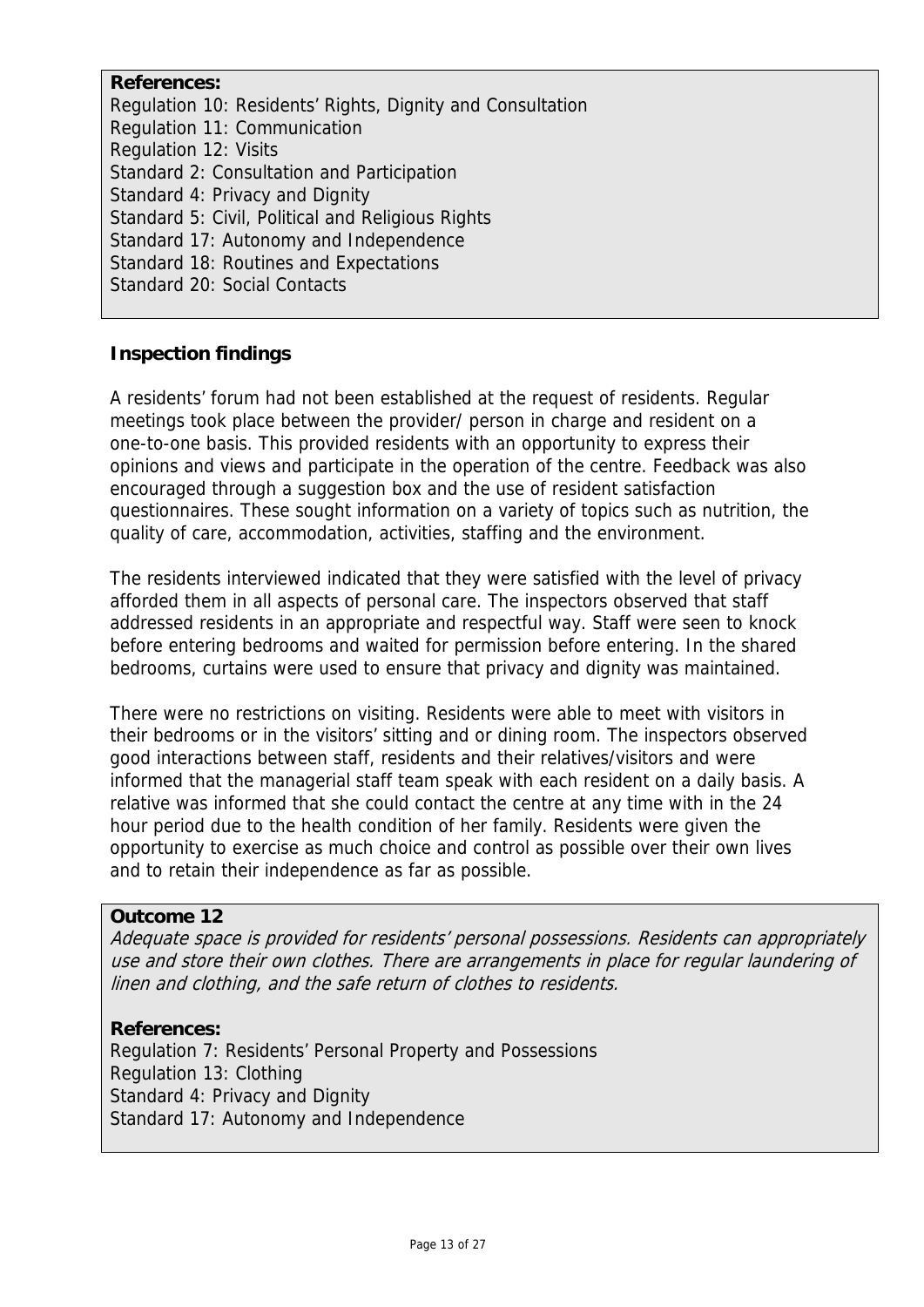## **Inspection findings**

There was adequate space for residents' personal possessions. Inspectors noted that residents personalised their bedrooms with photographs, pictures and other belongings including furniture. A record of residents' belongings is maintained.

All residents had adequate storage space for clothes and personal possessions, which included secure storage.

There was a well-equipped laundry system in place but there was not an appropriate segregation of dirty and clean laundry. The laundry staff member was knowledgeable about infection control and the different processes for different categories of laundry. Clothing was marked and returned to the residents following laundering. All of the relatives who completed questionnaires for the Authority were satisfied with the laundry service.

## **5. Suitable staffing**

#### **Outcome 13**

The designated centre is managed by a suitably qualified and experienced nurse with authority, accountability and responsibility for the provision of the service.

#### **References:**

Regulation 15: Person in Charge Standard 27: Operational Management

## **Inspection findings**

The person in charge is a registered general nurse and midwife. She has many years experience of caring for older people and managing services in a variety of settings in Ireland and abroad. She has been in her current full time post since 2001.

During the fit person interview she demonstrated to the inspectors that she was aware of her responsibilities in her dual role as provider and person in charge of in accordance with the regulations. She facilitated the inspection process by having relevant documentation and information readily available. Throughout the inspection, she was seen to be competent and committed to person-centred care was a good role model for all staff to emulate. She was knowledgeable about individual residents' likes, dislikes and preferences. She has set up effective communication systems, consults widely with staff, residents and relatives and carries out on-going audits and reviews of practice.

## **Outcome 14**

There are appropriate staff numbers and skill-mix to meet the assessed needs of residents, and to the size and layout of the designated centre. Staff have up-to-date mandatory training and access to education and training to meet the needs of residents. All staff and volunteers are supervised on an appropriate basis, and recruited, selected and vetted in accordance with best recruitment practice.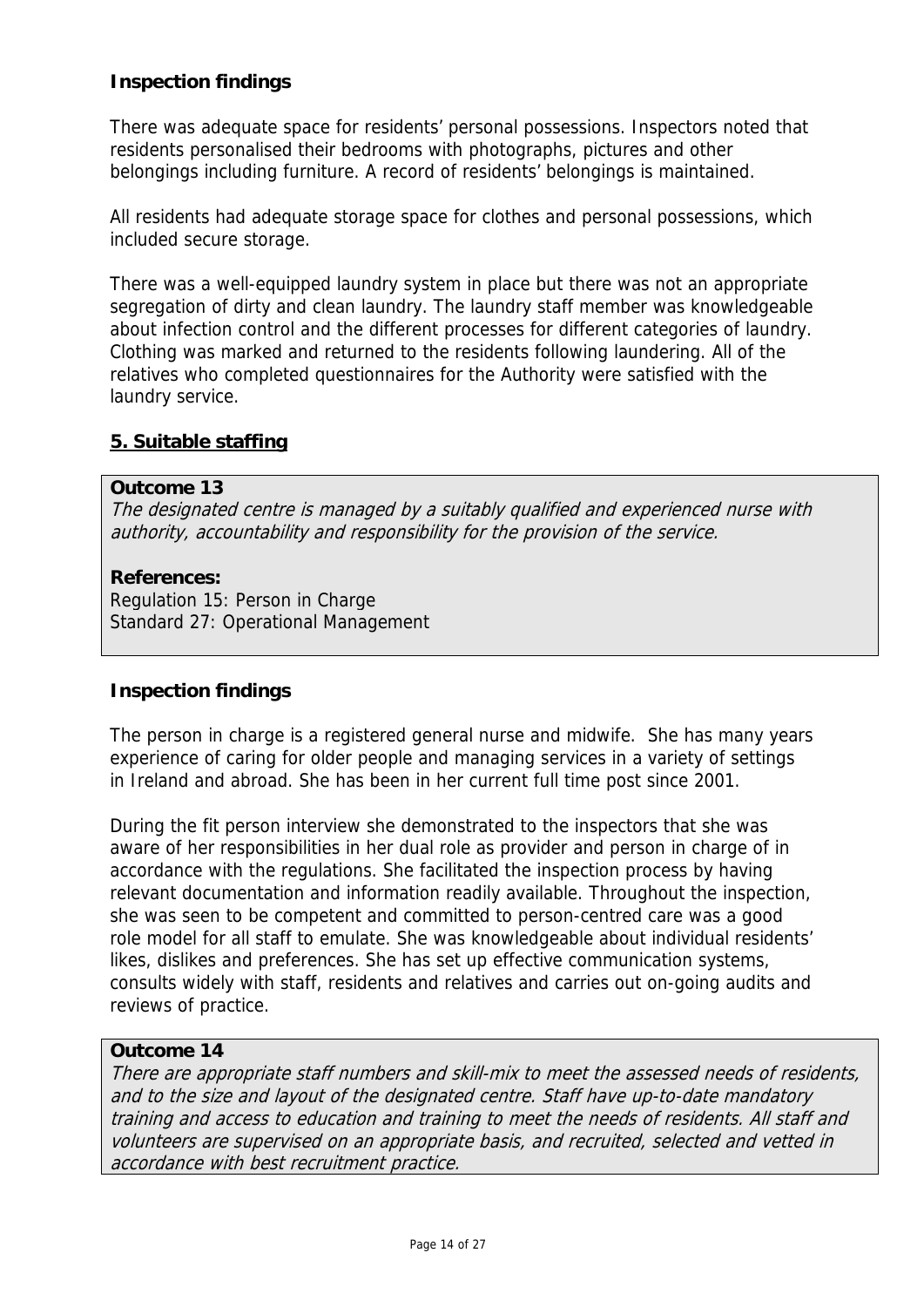**References:**  Regulation 16: Staffing Regulation 17: Training and Staff Development Regulation 18: Recruitment Regulation 34: Volunteers Standard 22: Recruitment Standard 23: Staffing Levels and Qualifications Standard 24: Training and Supervision

## **Inspection findings**

The inspectors found that at the time of this inspection, the levels and skill mix of staff were sufficient to meet the needs of residents. Inspectors checked the staff rota and found that it was well maintained with staff who work in the centre rostered and identified. Annual leave and other planned/unplanned staff absences were covered from within the existing staffing complement. Relatives and residents were satisfied with staffing levels during the day and at nighttime. Residents interviewed were complimentary of the staff team and commented on their caring nature. They reported that staff were always available to provide the help and assistance they needed. Staff were described as "helpful", "caring", "approachable" and "respectful".

In the main, there was evidence that staff had access to education and training in order to assist them to carry out their duties and responsibilities of their positions in the centre. Although the majority of staff had participated in mandatory training (moving and handling, fire safety and prevention, food hygiene, infection prevention and control/personal hygiene, first aid, and protection of residents from abuse) a staff member was interviewed who had not participated in fire safety and protection of residents from abuse. The majority of care staff had completed training accredited at Further Education and Training Awards Council (FETAC) level five.

Staff morale was high. From discussions with staff, the inspectors found them to be confident, well informed and knowledgeable of their work duties and the Standards regarding residential care. They confirmed that they were supported to carry out their work by the provider/person in charge and the managerial team. They highlighted their leadership qualities confirming that they were approachable and open to suggestions. For example, when trying out new systems of working this is done initially on a pilot basis and reviewed.

Staff members who communicated with the inspectors were clear about the management structure and staff who are responsible for supervising them following their induction completion of probationary period. Staff meetings for all groups of staff took place on a regular basis and minutes of the meetings were made available for the inspectors.

There were policies and procedures for the recruitment, selection and vetting of staff and the provider/person in charge and managerial team informed the inspectors during the fit person interviews of the recruitment process.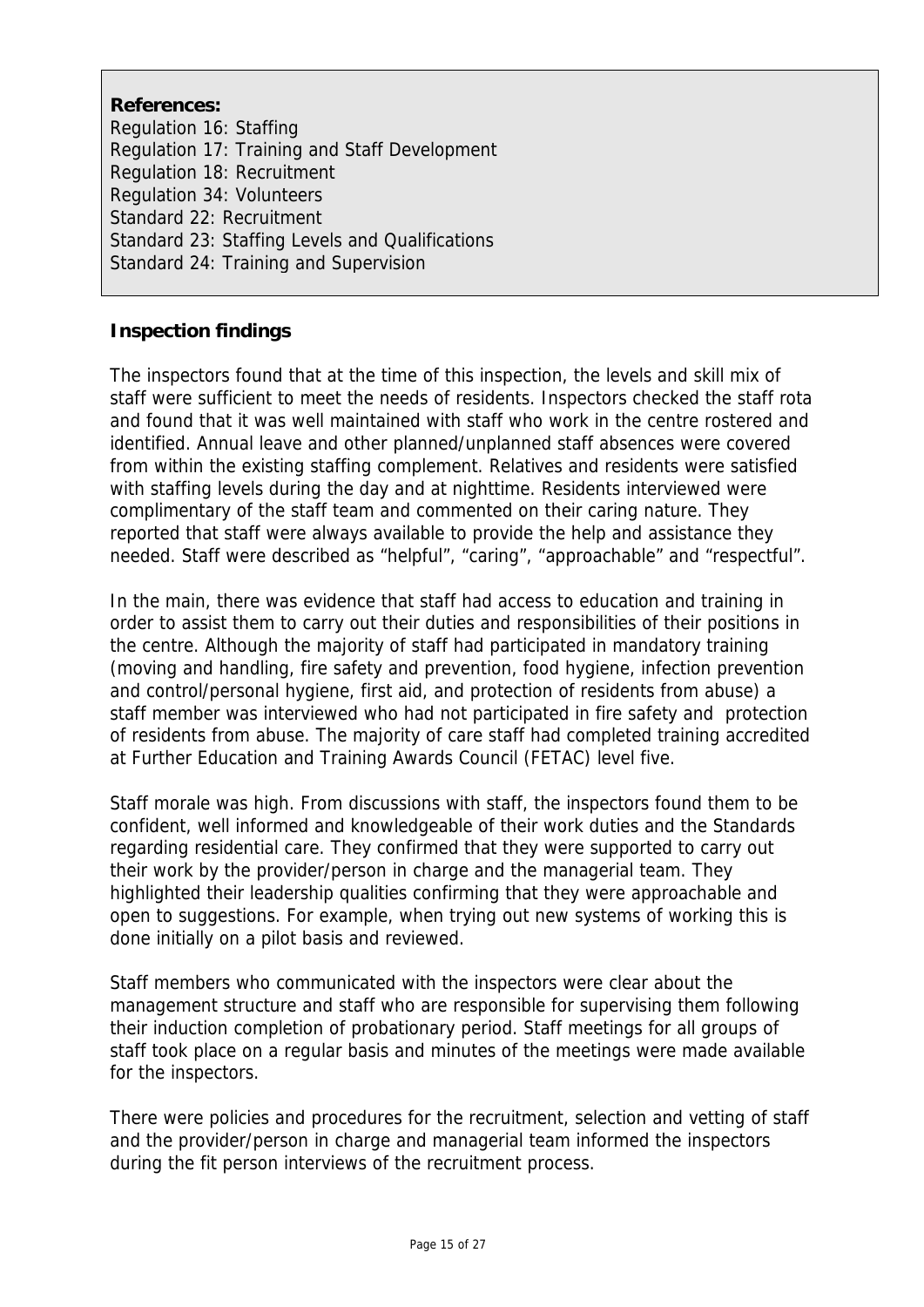The management team confirmed that they have a contract with a private consultancy firm, which provide advice regarding these matters.

## **6. Safe and suitable premises**

#### **Outcome 15**

The location, design and layout of the centre is suitable for its stated purpose and meets residents' individual and collective needs in a comfortable and homely way. There is appropriate equipment for use by residents or staff which is maintained in good working order.

**References:** Regulation 19: Premises Standard 25: Physical Environment

## **Inspection findings**

The design and layout of the environment was suitable for residents. A detailed description of the premises is outlined on page 3 of this report.

The accommodation was spacious, brightly decorated and well maintained. Residents expressed satisfaction about the building and commented on the pleasant outlook from the communal sitting room. Communal areas had a variety of pleasant furnishings and comfortable seating. Residents considered their bedroom space to be comfortable and homely. Residents and visitors expressed satisfaction with the newly created enclosed garden, which is accessible from the main sitting room.

Management provided equipment in response to the assessed needs of the residents. Such equipment included standing and lifting hoists, residents' call system, profile beds, pressure relieving mattresses and cushions, wheelchairs and walking frames.The upkeep of these items was in accordance with the manufacture's instructions.

The following issues were identified:

- the external ventilation in the sluice room on the ground floor is from a window located close to the ceiling and is difficult to operate as a sink and workbench is positioned below it. There was no additional mechanical ventilation
- there was no resident' s alarm pull cord by the bed in room number 36 (currently vacant) and
- the floor was slippy by the bed in room number six. F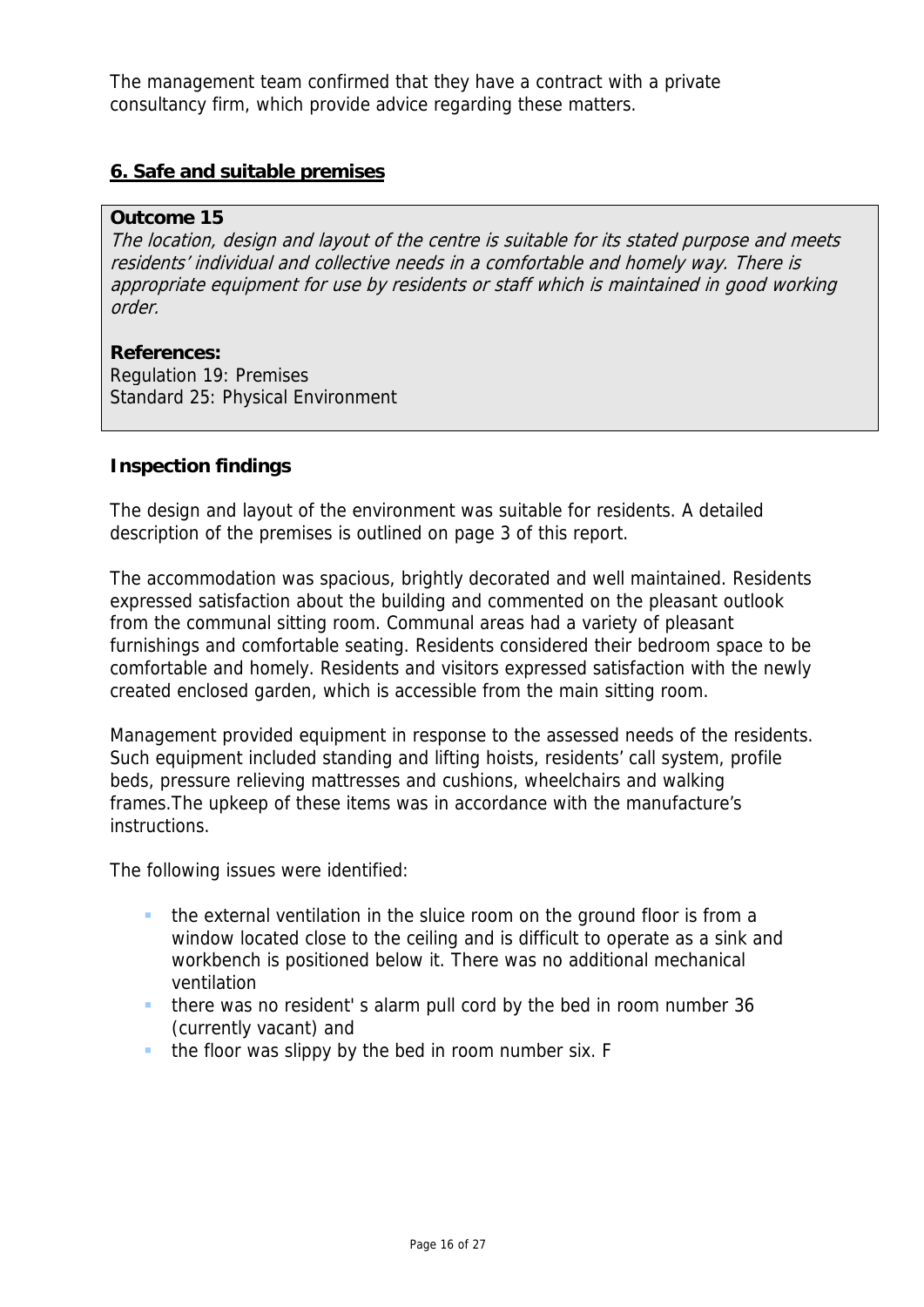## **7. Records and documentation to be kept at a designated centre**

## **Outcome 16**

The records listed in Part 6 of the Health Act 2007 (Care and Welfare of Residents in Designated Centres for Older People) Regulations 2009 (as amended) are maintained in a manner so as to ensure completeness, accuracy and ease of retrieval. The designated centre is adequately insured against accidents or injury to residents, staff and visitors. The designated centre has all of the written operational policies as required by Schedule 5 of the Health Act 2007 (Care and Welfare of Residents in Designated Centres for Older People) Regulations 2009 (as amended).

## **References:**

Regulation 21: Provision of Information to Residents Regulation 22: Maintenance of Records Regulation 23: Directory of Residents Regulation 24: Staffing Records Regulation 25: Medical Records Regulation 26: Insurance Cover Regulation 27: Operating Policies and Procedures Standard 1: Information Standard 29: Management Systems Standard 32: Register and Residents' Records

## **Inspection findings:**

## **Resident's Guide**

|  | Substantial compliance $\boxtimes$ |  |
|--|------------------------------------|--|
|--|------------------------------------|--|

## **Records in relation to residents (Schedule 3)**

| Substantial compliance |
|------------------------|
|------------------------|

Improvements required  $^*$   $\boxtimes$ 

Improvements required  $\sqrt[k]{\phantom{a}}$ 

Private information regarding a resident was displayed on a wall in a public corridor.

The details of a resident's condition which necessitated correspondence between the centre and a hospital including the GP referral was not retained in the resident's care plan.

Updated information in relation to a resident's changing health care condition/circumstances (blister on skin) was not available in the resident's care plan.

## **General Records (Schedule 4)**

Substantial compliance  $\boxtimes$  improvements required\*  $\Box$ 

## **Operating Policies and Procedures (Schedule 5)**

| Substantial compliance |  |
|------------------------|--|
|------------------------|--|

Improvements required\*  $\boxtimes$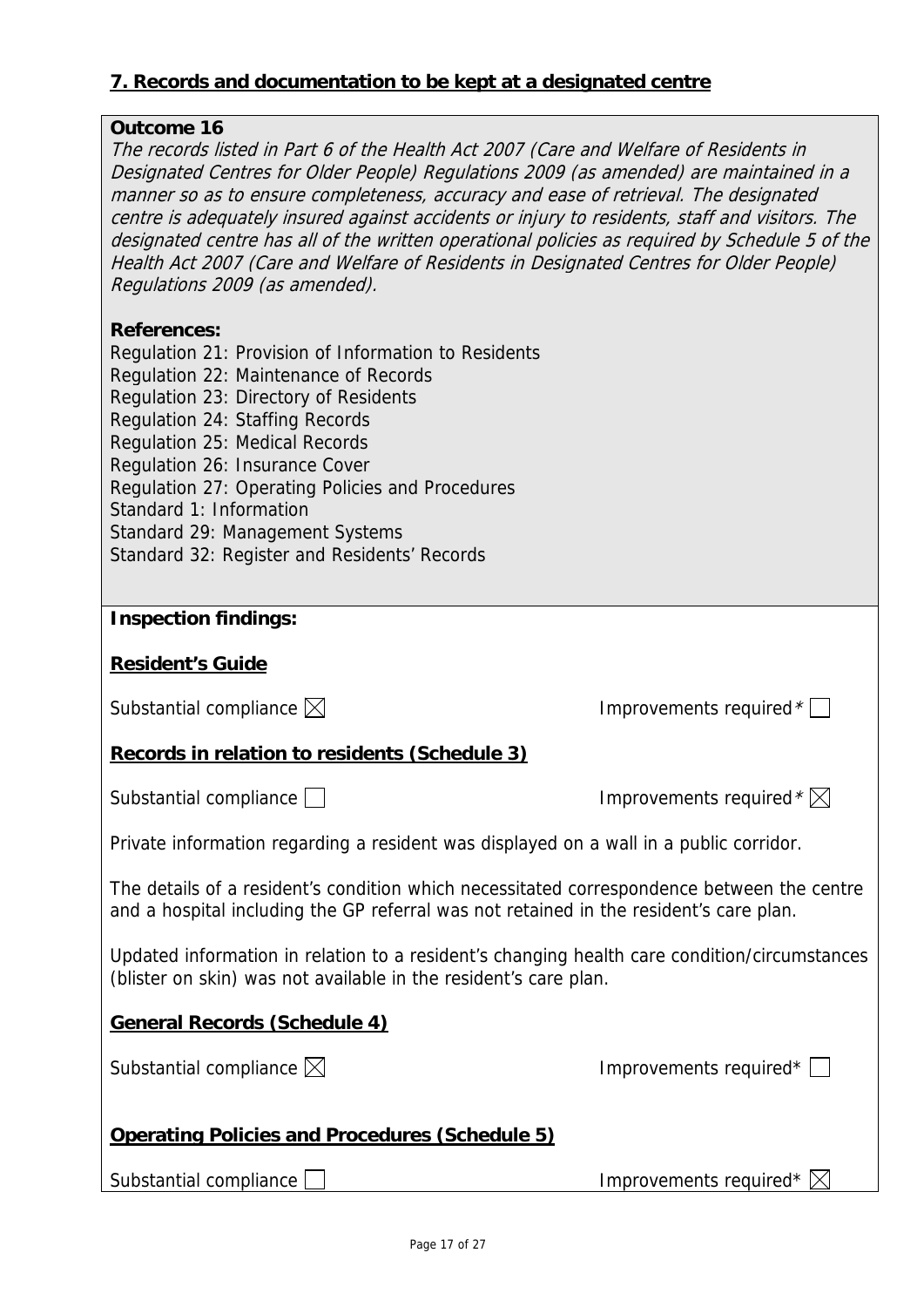| The policy and procedure with regard to the management of medication did not provide<br>information regarding medication errors.                                                                                                                                                                                                          |                                    |  |  |
|-------------------------------------------------------------------------------------------------------------------------------------------------------------------------------------------------------------------------------------------------------------------------------------------------------------------------------------------|------------------------------------|--|--|
| The admission policy was not reflective of the statement of purpose with regard to the type<br>of care provided by the centre.                                                                                                                                                                                                            |                                    |  |  |
| <b>Directory of Residents</b>                                                                                                                                                                                                                                                                                                             |                                    |  |  |
| Substantial compliance $\boxtimes$                                                                                                                                                                                                                                                                                                        | Improvements required*             |  |  |
| <b>Staffing Records</b>                                                                                                                                                                                                                                                                                                                   |                                    |  |  |
| Substantial compliance                                                                                                                                                                                                                                                                                                                    | Improvements required* $\boxtimes$ |  |  |
| A review of the documents to be held in respect of persons working at the centre (schedule<br>2) indicated that these were maintained in accordance with the relevant legislation with the<br>exception of verification of medical fitness for each person working at the centre and the<br>experiences and qualifications of some staff. |                                    |  |  |
| <b>Medical Records</b>                                                                                                                                                                                                                                                                                                                    |                                    |  |  |
| Substantial compliance $\Box$                                                                                                                                                                                                                                                                                                             | Improvements required* $\boxtimes$ |  |  |
| The inspectors examined the records in relation to the administration of medicines and<br>found that a record was not made of the medicine administered regarding PEG food on the<br>previous evening.                                                                                                                                    |                                    |  |  |
| <b>Insurance Cover</b>                                                                                                                                                                                                                                                                                                                    |                                    |  |  |
| Substantial compliance $\boxtimes$                                                                                                                                                                                                                                                                                                        | Improvements required*             |  |  |
|                                                                                                                                                                                                                                                                                                                                           |                                    |  |  |
| <b>Outcome 17</b><br>A record of all incidents occurring in the designated centre is maintained and, where<br>required, notified to the Chief Inspector.                                                                                                                                                                                  |                                    |  |  |

# **References:**

 $\overline{1}$ 

Regulation 36: Notification of Incidents Standard 29: Management Systems Standard 30: Quality Assurance and Continuous Improvement Standard 32: Register and Residents' Records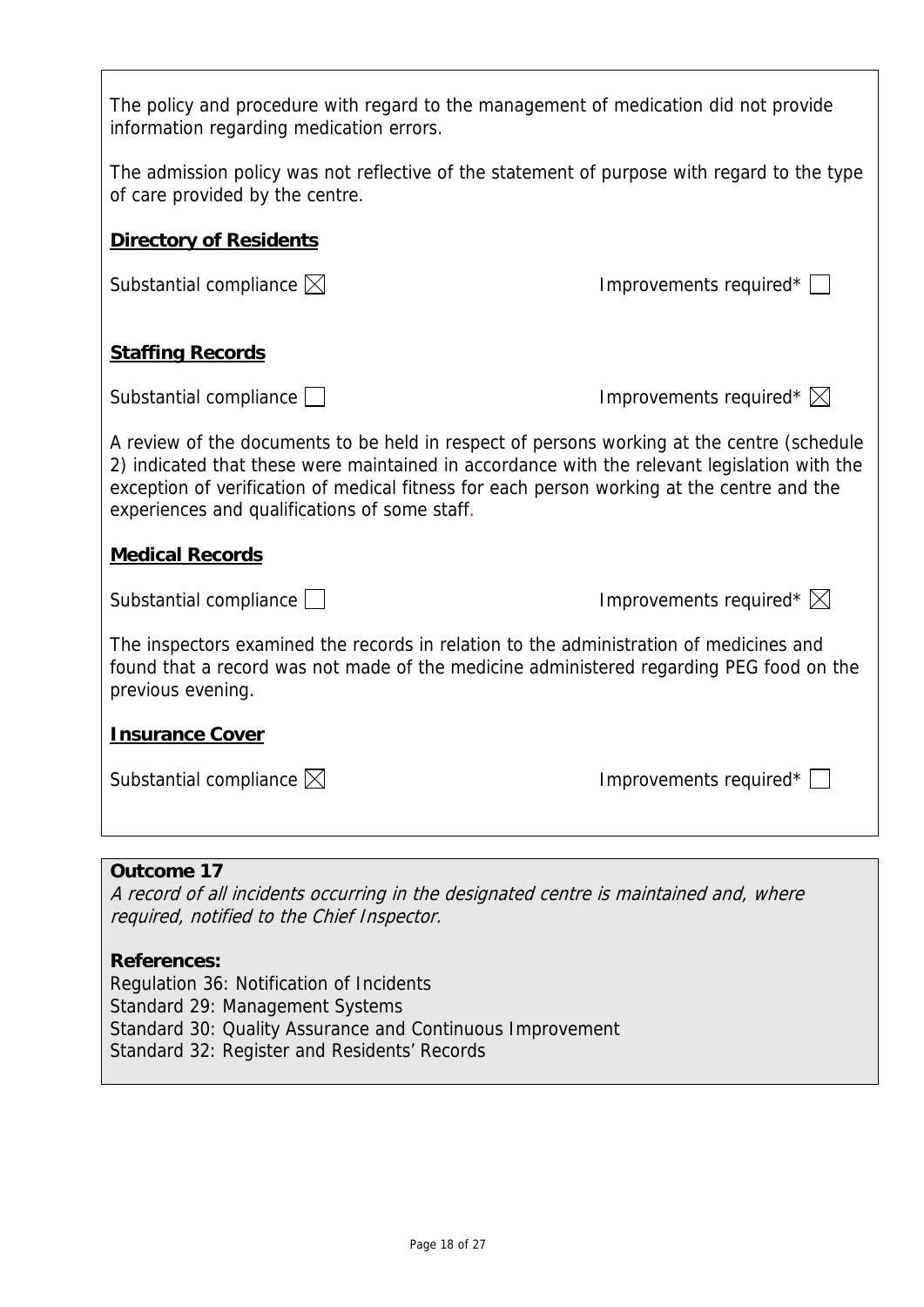## **Inspection findings**

The provider/person in charge was aware of her responsibility to notify the Chief Inspector of Social Services of incidents, in accordance with the legislation and notifiable incidents and quarterly reports had been submitted to Authority in compliance with the legislation.

#### **Outcome 18**

The Chief Inspector is notified of the proposed absence of the person in charge from the designed centre and the arrangements in place for the management of the designated centre during his/her absence.

#### **References:**

Regulation 37: Notification of periods when the Person in Charge is absent from a Designated Centre Regulation 38: Notification of the procedures and arrangements for periods when the person in charge is absent from a Designated Centre Standard 27: Operational Management

## **Inspection findings**

The inspectors were informed that in the absence of the provider/person in charge, Geraldine O'Reilly would attend to any matter and if the absence was prolonged, she would take over the day-to-day management of the centre. Notification of the procedures and arrangements for a period when the provider/person in charge was absent had been forwarded to the Authority in the recent past.

#### **Closing the visit**

At the close of the inspection visit a feedback meeting was held with the provider/person in charge, the deputy manager, nurse administrator and one of the committee members to report on the inspectors' findings, which highlighted both good practice and where improvements were needed.

#### **Acknowledgements**

The inspectors wish to acknowledge the cooperation and assistance of the residents, relatives, provider and staff during the inspection.

## **Report compiled by:**

Siobhan Kennedy Inspector of Social Services Social Services Inspectorate Health Information and Quality Authority

05 September 2011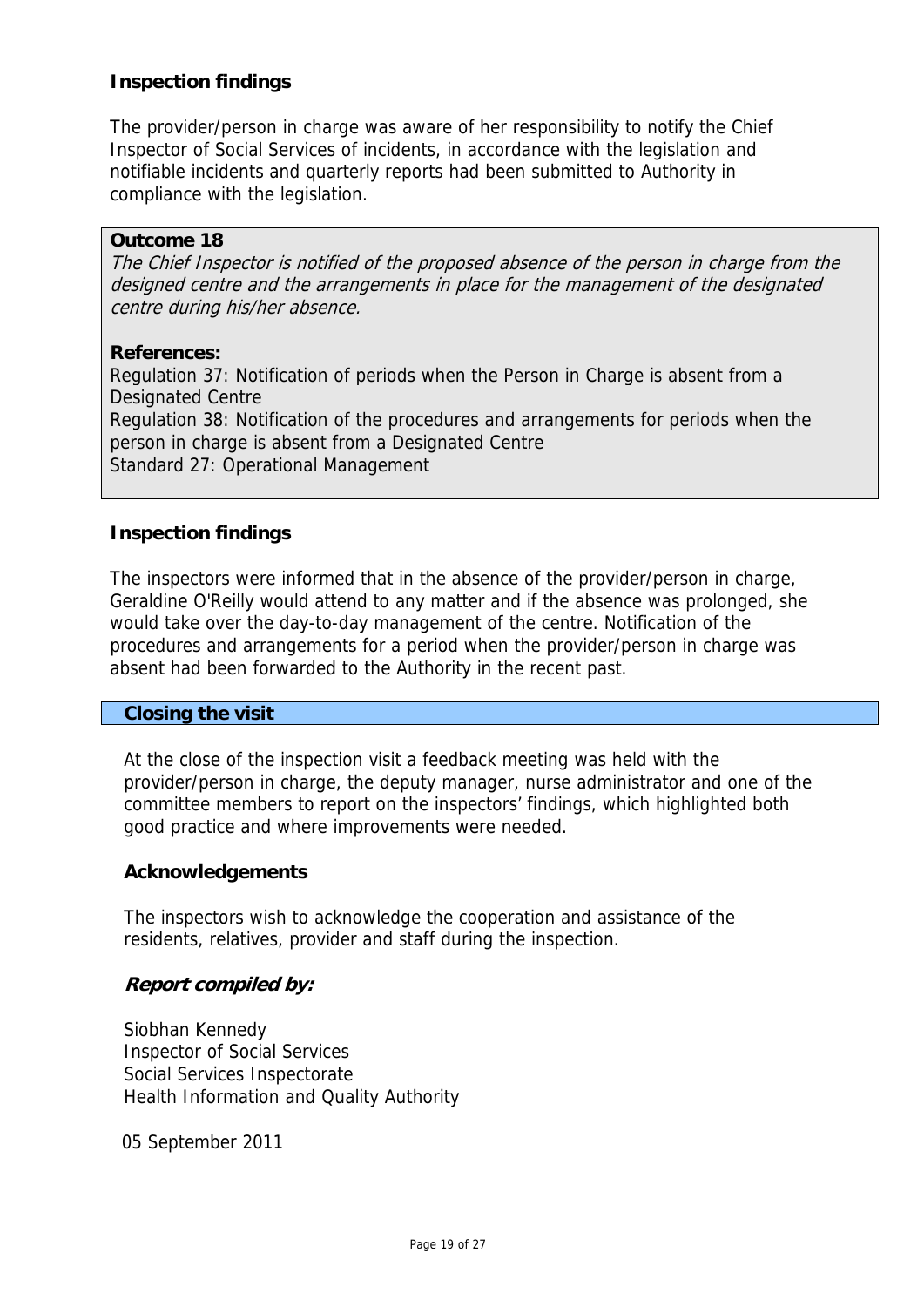# **Health Information and Quality Authority Social Services Inspectorate**

# **Action Plan**



An tÚdarás Um Fhaisnéis agus Cáilíocht Sláinte

## **Provider's response to inspection report**

| Centre:                                           | St Joseph's Nursing Home |
|---------------------------------------------------|--------------------------|
| <b>Centre ID as provided by</b><br>the Authority: | 0169                     |
| Date of inspection:                               | 30 and 31 August 2011    |
| Date of response:                                 | 12 October 2011          |

#### **Requirements**

These requirements set out the actions that must be taken to meet the requirements of the Health Act 2007, the Health Act 2007 (Care and Welfare of Residents in Designated Centres for Older People) Regulations 2009 (as amended) and the National Quality Standards for Residential Care settings for Older People in Ireland.

## **Outcome 4: Safeguarding and safety**

**1. The person in charge is failing to comply with a regulatory requirement in the following respect:**

All staff did not participate in training or other measures aimed at preventing residents being harmed or suffering abuse or being placed at risk of harm or abuse.

#### **Action required:**

Make all necessary arrangements, by training staff or by other measures, aimed at preventing residents being harmed or suffering abuse or being placed at risk of harm or abuse.

#### **Reference:**

 Health Act, 2007 Regulation 6: General Welfare and Protection Standard 8: Protection

**Please state the actions you have taken or are planning to take with timescales: Timescale:**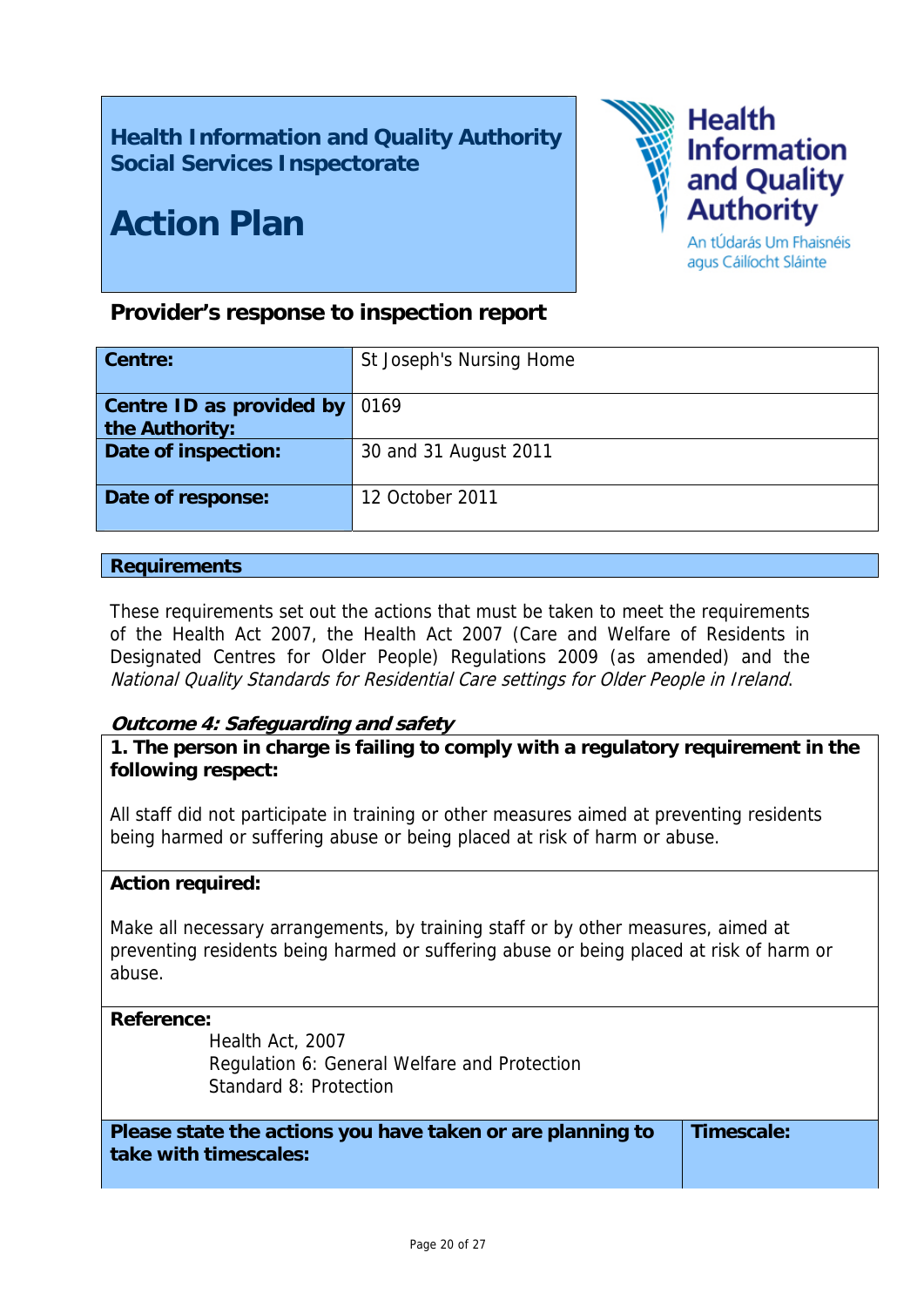Provider's response:

Abuse training is scheduled for January 2012.

## **Outcome 5: Health and safety and risk management**

## **2. The provider is failing to comply with a regulatory requirement in the following respect:**

Adequate precautions had not been taken against the risk of fire.

## **Action required:**

2.1 Provide to the Chief Inspector of Social Services written confirmation from a competent person that the centre is compliant with all the requirements of the statutory fire authority.

## **Action required:**

2.2 Provide suitable training for staff in fire prevention.

## **Action required:**

2.3 Ensure, by means of fire drills and fire practices at suitable intervals, that the staff and, as far as is reasonably practicable, residents, are aware of the procedure to be followed in the case of fire, including the procedure for saving life.

## **Action required:**

2.4 Make adequate arrangements for the evacuation, in the event of fire, of all people in the designated centre and the safe placement of residents, which includes having adequate means of escape.

#### **Action required:**

2.5 Display the procedures to be followed in the event of fire in a prominent place in the designated centre.

#### **Reference:**

 Health Act, 2007 Regulation 32: Fire Precautions and Records Standard 26: Health and Safety

| Please state the actions you have taken or are planning to<br>take with timescales:                                                        | Timescale: |
|--------------------------------------------------------------------------------------------------------------------------------------------|------------|
| Provider's response:                                                                                                                       |            |
| 2.1 Written confirmation from a competent person that the centre is<br>compliant with all the requirements of the statutory fire authority | Completed  |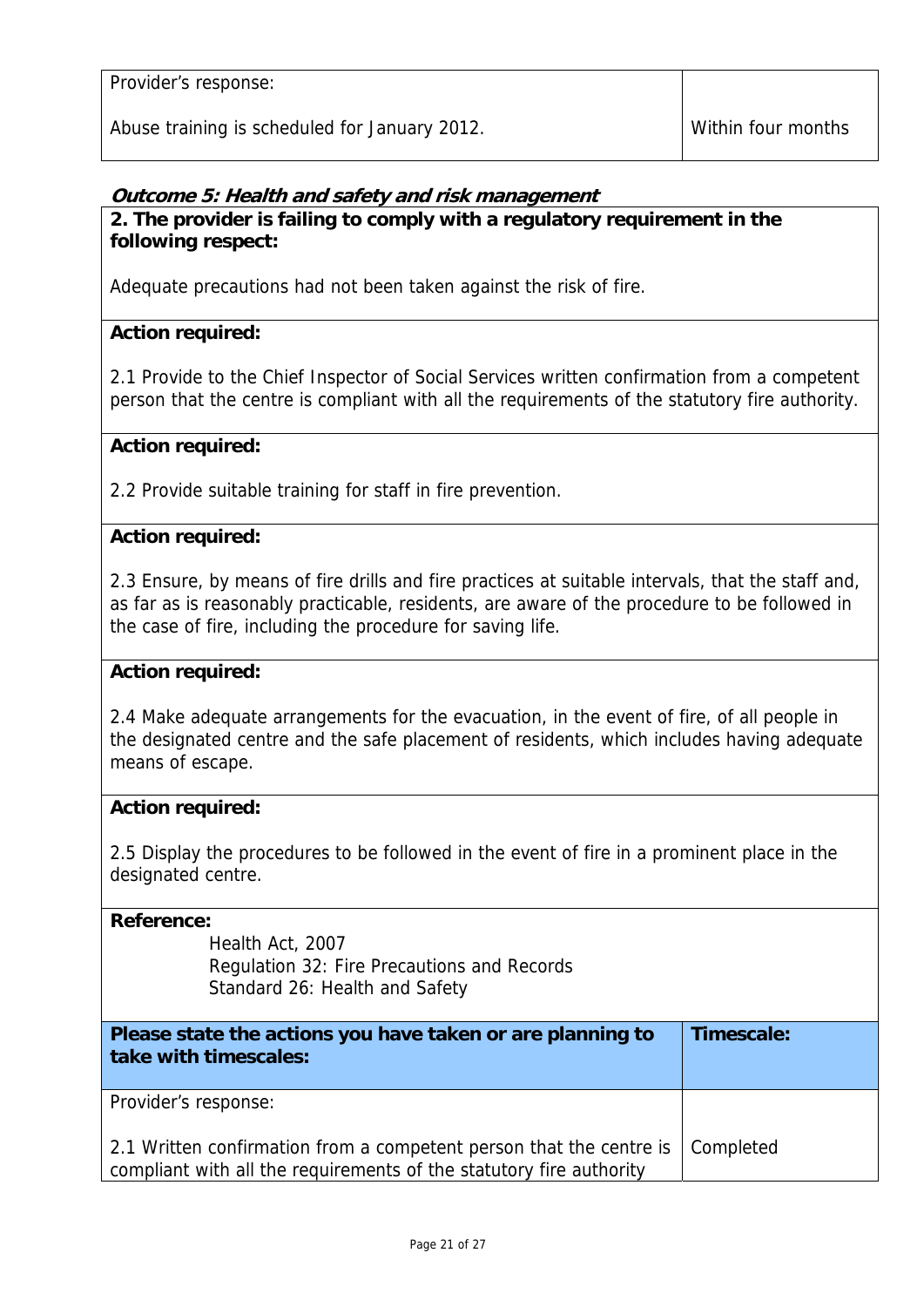| has been forwarded to the Authority.                                                                                                                                                                                      |           |
|---------------------------------------------------------------------------------------------------------------------------------------------------------------------------------------------------------------------------|-----------|
| 2.2 Suitable training for staff in fire prevention will be provided.                                                                                                                                                      | Ongoing   |
| 2.3 Fire drills and fire practices at suitable intervals, will be<br>provided.                                                                                                                                            | Ongoing   |
| 2.4 Adequate arrangements will be provided for the evacuation, in<br>the event of fire, of all people in the designated centre and the safe<br>placement of residents, which includes having adequate means of<br>escape. | Ongoing   |
| 2.5 The procedures to be followed in the event of a fire have been<br>displayed in a prominent place in the designated centre.                                                                                            | Completed |

## **Outcome 6: Medication management**

**3. The provider is failing to comply with a regulatory requirement in the following respect:**

Appropriate and suitable practices were not in place with regard to the management of medicines.

## **Action required:**

3.1 The record in respect of the GPs review residents' medicines was not specific and detailed taking account of all the medicines prescribed for each resident.

## **Action required:**

3.2 The nurse administering medicines was unsure of a GP's signature/name.

#### **Action required:**

3.3 A prescription did not permit the crushing of medicine.

#### **Reference:**

 Health Act, 2007 Regulation 33: Ordering, Prescribing, Storing and Administration of Medicines Standard 14: Medication Management Standard 15: Medication Monitoring and Review

| Please state the actions you have taken or are planning to<br>take with timescales:                                                                   | Timescale: |
|-------------------------------------------------------------------------------------------------------------------------------------------------------|------------|
| Provider's response:                                                                                                                                  |            |
| 3.1 The record in respect of the GPs' reviews of residents' medicines   Completed<br>is now specific and detailed taking account of all the medicines |            |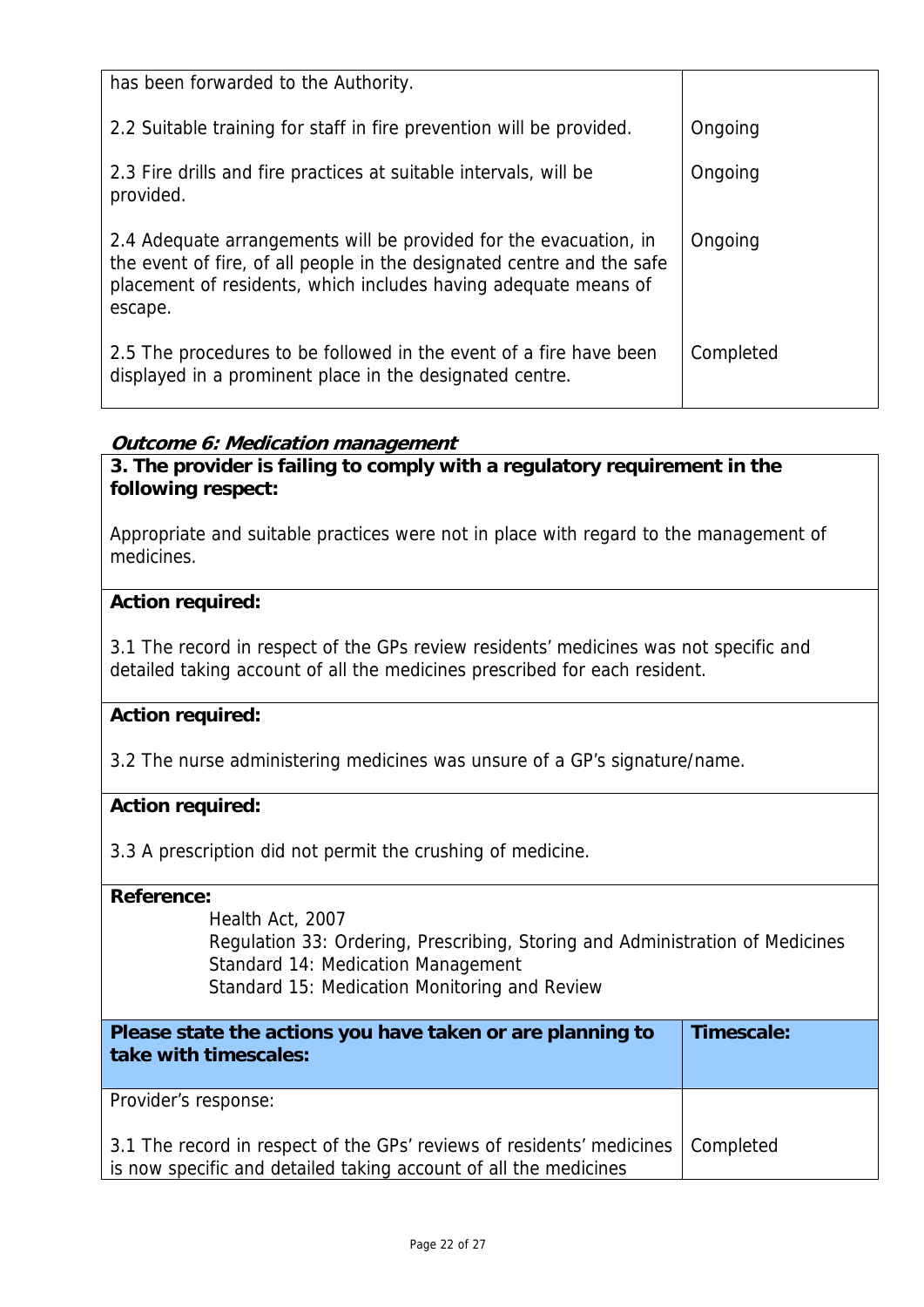| prescribed for each resident.                                                        |           |
|--------------------------------------------------------------------------------------|-----------|
| 3.2 Nurses administering medicines are now familiar with the GP's<br>signature/name. | Completed |
| 3.3 All medicines which require crushing are now prescribed.                         | completed |

## **Outcome 10: Contract for the Provision of Services**

| 4. The provider is failing to comply with a regulatory requirement in the<br>following respect: |            |  |
|-------------------------------------------------------------------------------------------------|------------|--|
| Each resident's contract did not include the actual fees to be charged.                         |            |  |
| <b>Action required:</b>                                                                         |            |  |
| Ensure that each resident's contract includes the actual fees to be charged.                    |            |  |
| <b>Reference:</b>                                                                               |            |  |
| Health Act, 2007                                                                                |            |  |
| Regulation 28: Contract for the Provision of Services<br>Standard 1: Information                |            |  |
| Standard 7: Contract/Statement of Terms and Conditions                                          |            |  |
|                                                                                                 |            |  |
| Please state the actions you have taken or are planning to<br>take with timescales:             | Timescale: |  |
| Provider's response:                                                                            |            |  |
| Resident's contracts have been revised.                                                         | Completed  |  |

## **Outcome 12: Residents' clothing and personal property and possessions**

**5. The person in charge is failing to comply with a regulatory requirement in the following respect:**

Appropriate arrangements were not in place for the segregation of residents' dirty and clean laundry.

## **Action required:**

Put in place appropriate segregation of residents' dirty and clean laundry.

**Reference:**

 Health Act, 2007 Regulation 13: Clothing Standard 4: Privacy and Dignity Standard 17: Autonomy and Independence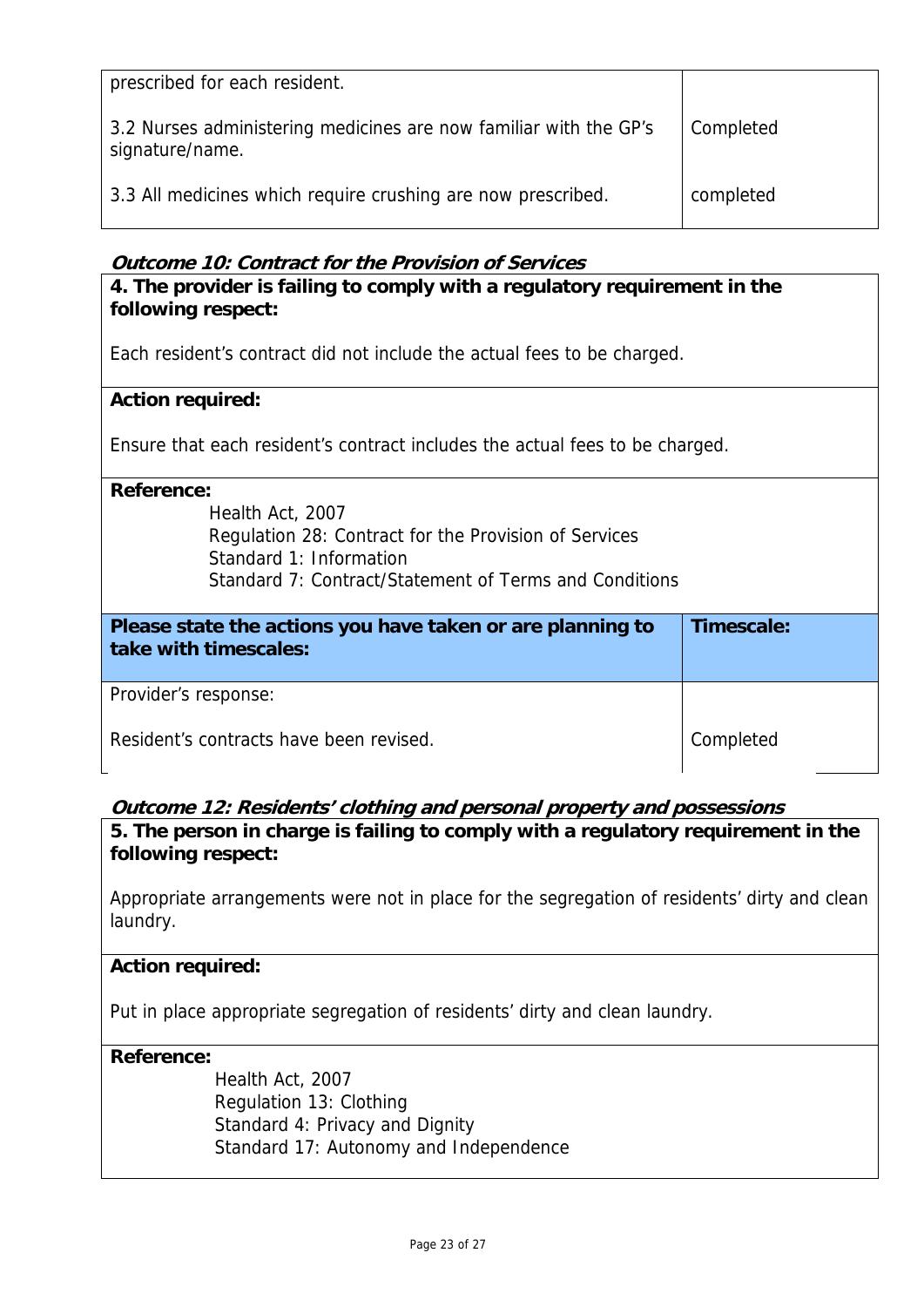| Please state the actions you have taken or are planning to<br>take with timescales: | Timescale: |
|-------------------------------------------------------------------------------------|------------|
| Provider's response:                                                                |            |
| A new layout for segregation of clean and dirty laundry is being<br>planned.        | Two months |

## **Outcome 14: Suitable staffing**

**6. The person in charge is failing to comply with a regulatory requirement in the following respect:**

All staff had not participated in training on fire safety.

#### **Action required:**

Provide staff members with access to education and training to enable them to provide care in accordance with contemporary evidence-based practice.

| Reference:<br>Health Act, 2007<br>Regulation 17: Training and Staff Development<br>Standard 24: Training and Supervision |            |
|--------------------------------------------------------------------------------------------------------------------------|------------|
| Please state the actions you have taken or are planning to<br>take with timescales:                                      | Timescale: |
| Provider's response:                                                                                                     |            |
| A schedule has been drawn up to practice fire drills and evacuation<br>procedures.                                       | Ongoing    |

## **Outcome 15: Safe and suitable premises**

**7. The provider is failing to comply with a regulatory requirement in the following respect:**

The premises were not suitable for the purpose of achieving the aims and objectives as set out in the statement of purpose.

#### **Action required:**

7.1 Ensure that the ventilation in the sluice room on the ground floor is appropriate

#### **Action required:**

7.2 Ensure that there is a resident' s alarm pull cord by the bedside in room number 36 (currently vacant)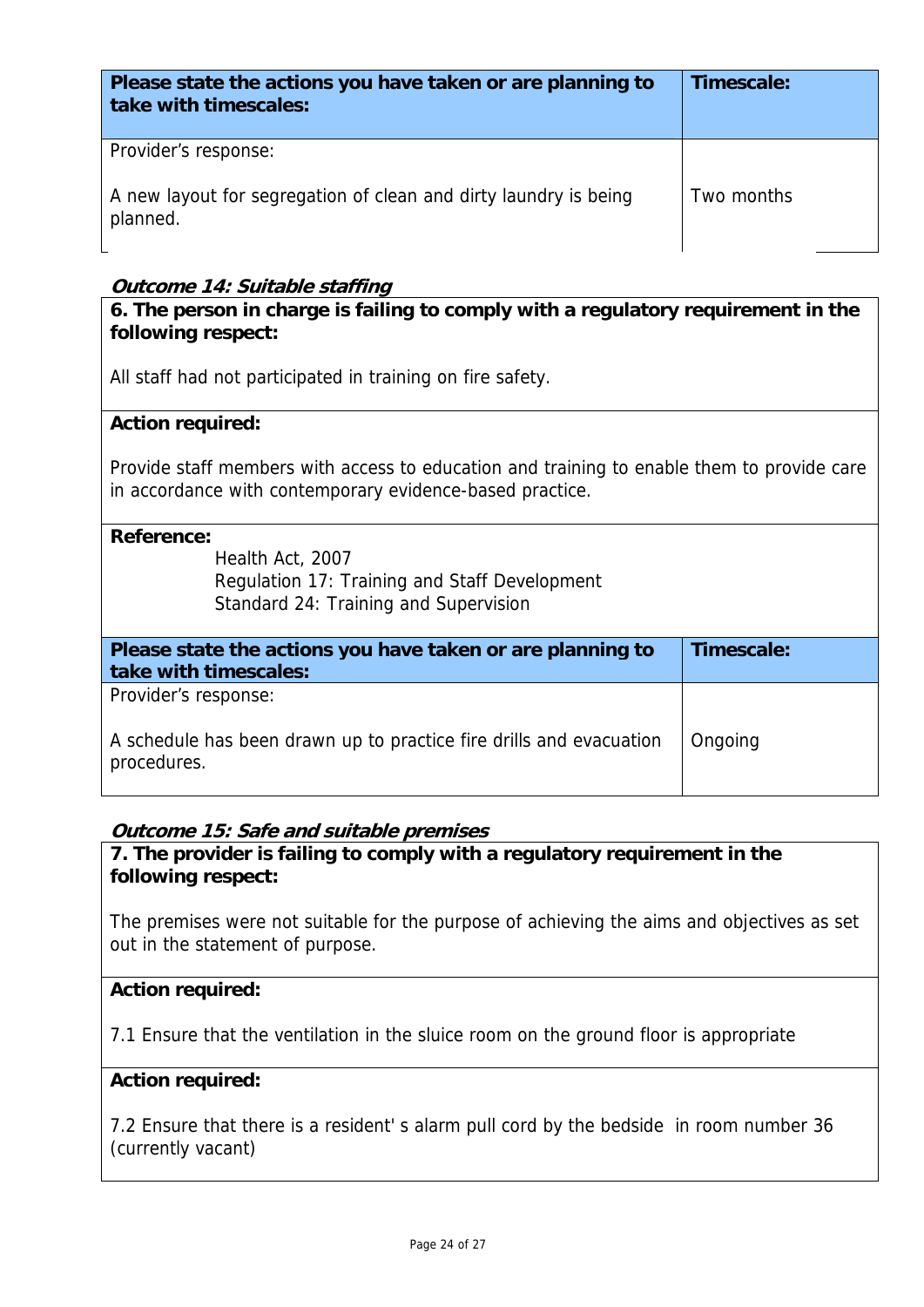| <b>Reference:</b>                                                    |              |
|----------------------------------------------------------------------|--------------|
| Health Act, 2007                                                     |              |
| <b>Requlation 19: Premises</b>                                       |              |
| Standard 25: Physical Environment                                    |              |
| Standard 28: Purpose and Function                                    |              |
|                                                                      |              |
| Please state the actions you have taken or are planning to           | Timescale:   |
| take with timescales:                                                |              |
| Provider's response:                                                 |              |
|                                                                      |              |
| 7.1 Suitable ventilation methods are being sourced for the sluice    | Three months |
| room on the ground floor.                                            |              |
|                                                                      |              |
| 7.2 Ensure that there is a resident's alarm pull cord by the bedside | Actioned     |
| in room number 36 (currently vacant)                                 |              |
|                                                                      |              |

## **Outcome 16: Records and documentation to be kept at a designated centre 8. The provider is failing to comply with a regulatory requirement in the following respect:**

Records listed under scheduled 3 (records in relation to residents) and scheduled 4 (general records) were not maintained in a manner so as to ensure completeness, accuracy and ease of retrieval

## **Action required:**

8.1 Ensure that resident's private information is not displayed on a wall in a public corridor.

## **Action required:**

8.2 Ensure that the details of a resident's condition which necessitated correspondence between the centre and a hospital including the GP referral is retained in the resident's care plan.

## **Action required:**

8.3 Ensure that the policy and procedure with regard to the management of medication provides information regarding medication errors.

## **Action required:**

8.4 Ensure that the admission policy and statement of purpose detail the type of care provided by the centre.

## **Action required:**

8.5 Ensure that the documents to be held in respect of persons working at the centre are maintained in accordance with schedule 2 to include verification of medical fitness for each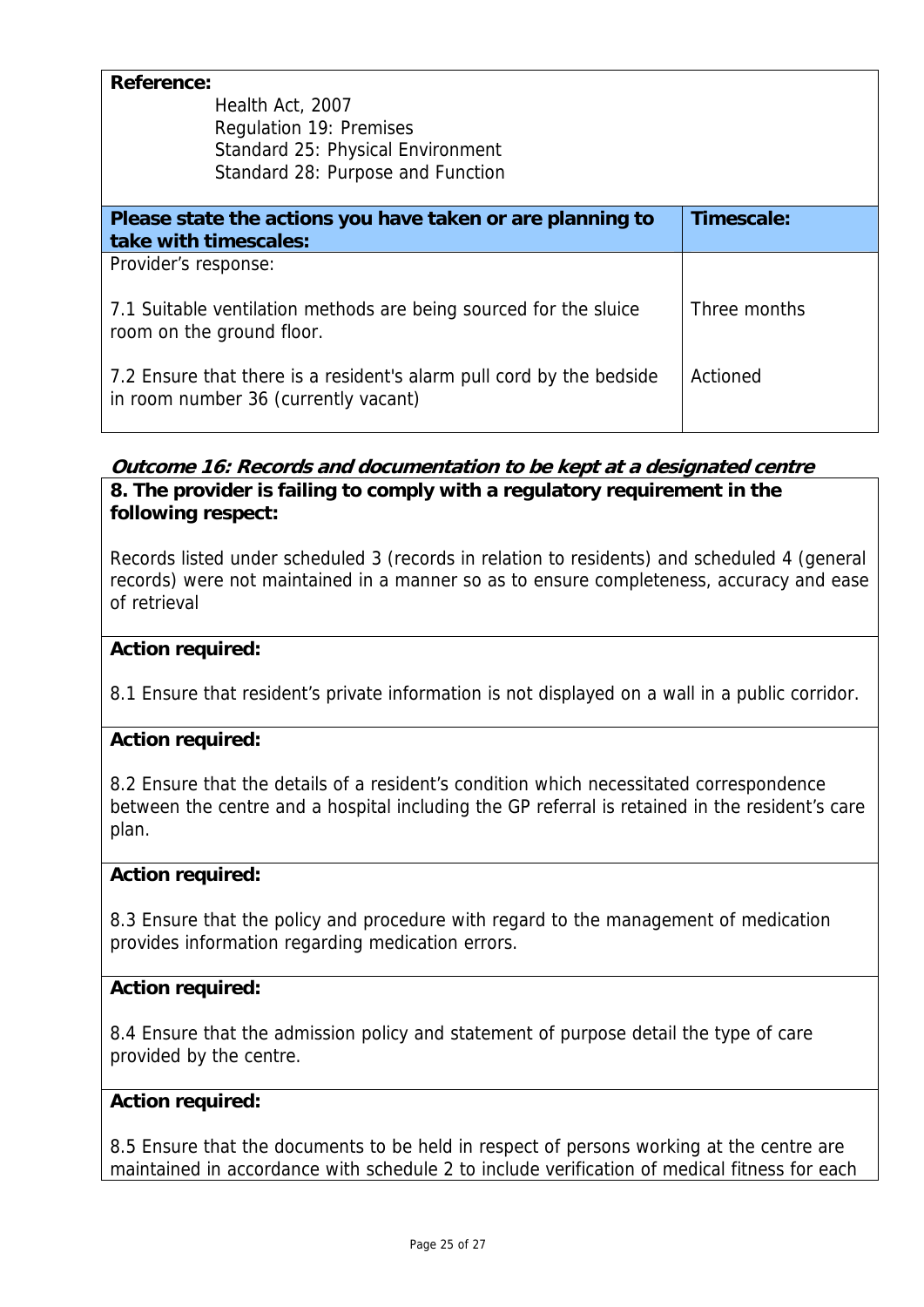person working at the centre and the experiences and qualifications of staff.

## **Action required:**

8.6 Ensure that a record is made of the medicines that are administered at the time of administration.

| <b>Reference:</b>                                                                             |            |
|-----------------------------------------------------------------------------------------------|------------|
| Health Act, 2007                                                                              |            |
| Regulation 22: Maintenance of Records<br>Regulations 27 Operating Policies and Procedure      |            |
| Standard 32: Register and Residents' Records                                                  |            |
|                                                                                               |            |
| Please state the actions you have taken or are planning to                                    | Timescale: |
| take with timescales:                                                                         |            |
|                                                                                               |            |
| Provider's response:                                                                          |            |
| 8.1, Resident's personal information is not displayed in public                               | Completed  |
| areas.                                                                                        |            |
|                                                                                               |            |
| 8.2 Details of residents' condition which necessitates                                        | Completed  |
| correspondence between the centre and hospital including the GP                               |            |
| referral is retained in the residents' care plan                                              |            |
| 8.3 The policy and procedure with regard to the management of                                 | Completed  |
| medication provides information regarding medication errors.                                  |            |
|                                                                                               |            |
| 8.4 The admission policy and statement of purpose detail the type                             | Completed  |
| of care provided by the centre.                                                               |            |
| 8.5 The documents to be held in respect of persons working at the                             | Two months |
| centre will be maintained in accordance with schedule 2 including                             |            |
| verification of medical fitness for each person working at the centre                         |            |
| and the experiences and qualifications of staff.                                              |            |
|                                                                                               |            |
| 8.6 A record is made of the medicines that are administered at the<br>time of administration. | Completed  |
|                                                                                               |            |